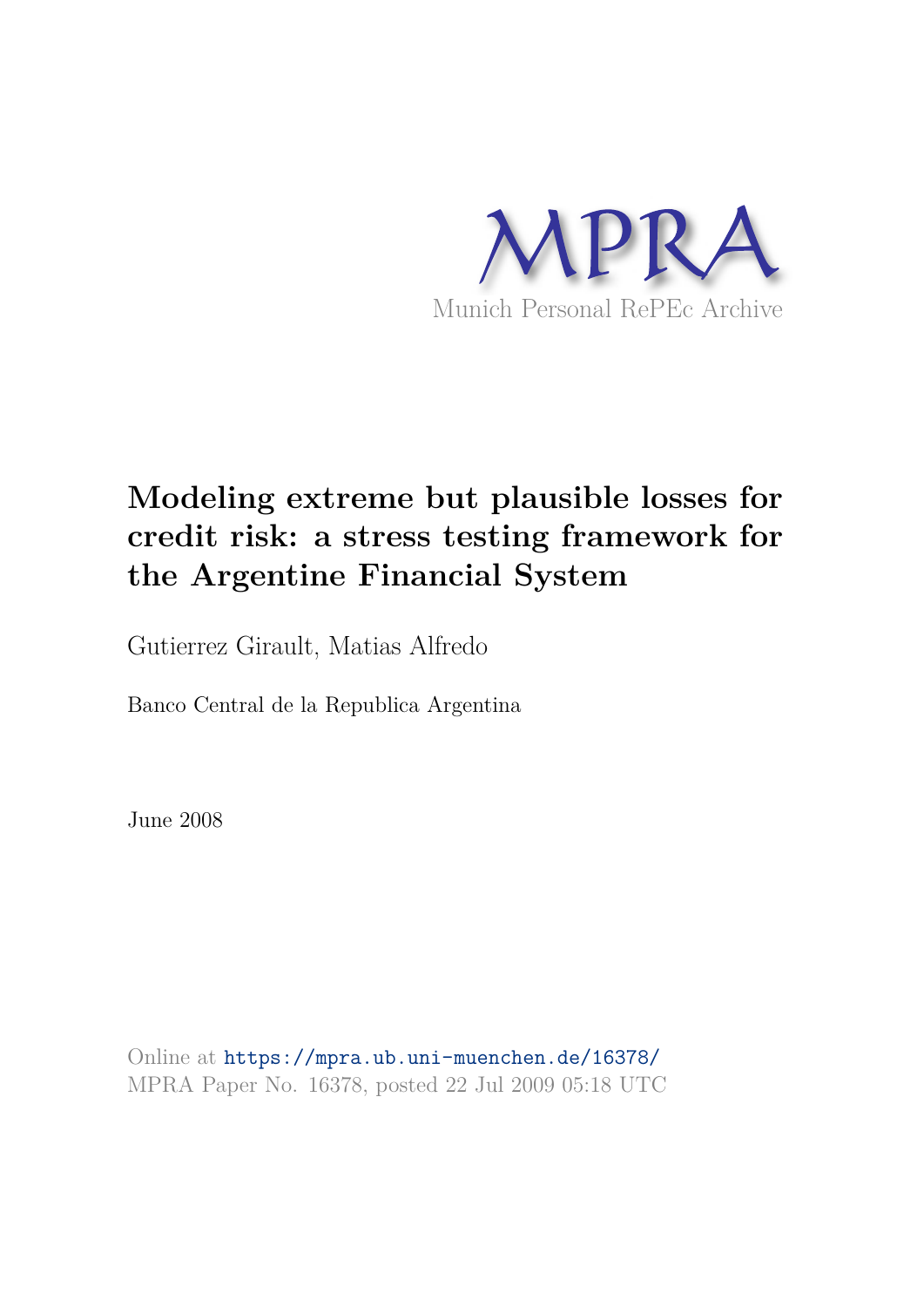# **Modeling Extreme but Plausible Losses for Credit Risk**

# **A Stress Testing Framework for the Argentine Financial System**

Matías Alfredo Gutiérrez Girault<sup>1</sup>, Central Bank of Argentina

#### **June 2008**

#### **Abstract**

While not being widespread, stress tests of credit risk are not new in the Argentine financial system, neither for financial intermediaries nor for the Central Bank. However, they are more often based on rule-of-thumb approaches than on systematic, model based methodologies. The objective of this paper is to fill this gap. With a database that covers the 1994-2006 period we implement a three staged approach. First, we use bank balance sheet data to estimate a dynamic panel data model, with different statistical methodologies, to explain bank losses for credit risk with bank-specific and macroeconomic variables. In a second step, the macroeconomic drivers of bank losses, real GDP growth and cost of short term credit, are modeled with a Vector Autoregression (VAR). The VAR shows the effect of the variables (i.e. risk factors) that we find dominate the domestic business cycle: the price of commodities, the sovereign risk and the federal funds rate. Finally, we use this toolkit to perform deterministic and stochastic scenario analysis. In the first case we use the behavior of the risk factors during the crisis of 1995 (Tequila contagion) and 2001 (Currency Board collapse), and we implement a subjective scenario as well. The stochastic scenarios are performed by Monte Carlo with two alternative methodologies: a non-parametric bootstrapping approach and drawing repeatedly from a multivariate normal distribution. When comparing the estimated unexpected losses to available capital, we find that currently the Argentine financial system is adequately capitalized to absorb the higher losses that would take place in a stress situation.

<sup>&</sup>lt;sup>1</sup> Regulatory Planning and Research Department, Regulation Area, Central Bank of Argentina. I thank Verónica Balzarotti, Delia Novello, Cristina Pailhé, Patrick Temple and participants at the 5<sup>th</sup> meeting of Basel Committeeís Research Task Force Stress Testing Subgroup, held in Paris in October 2007, for their helpful comments and suggestions to an earlier draft. I also want to thank José Rutman for his support to producing the paper and Angel del Canto for his assistance in preparing part of the data. However, any remaining error is of my sole responsibility. This paper's findings, interpretations and conclusions are entirely those of my own and do not necessarily represent the views of the Central Bank of Argentina.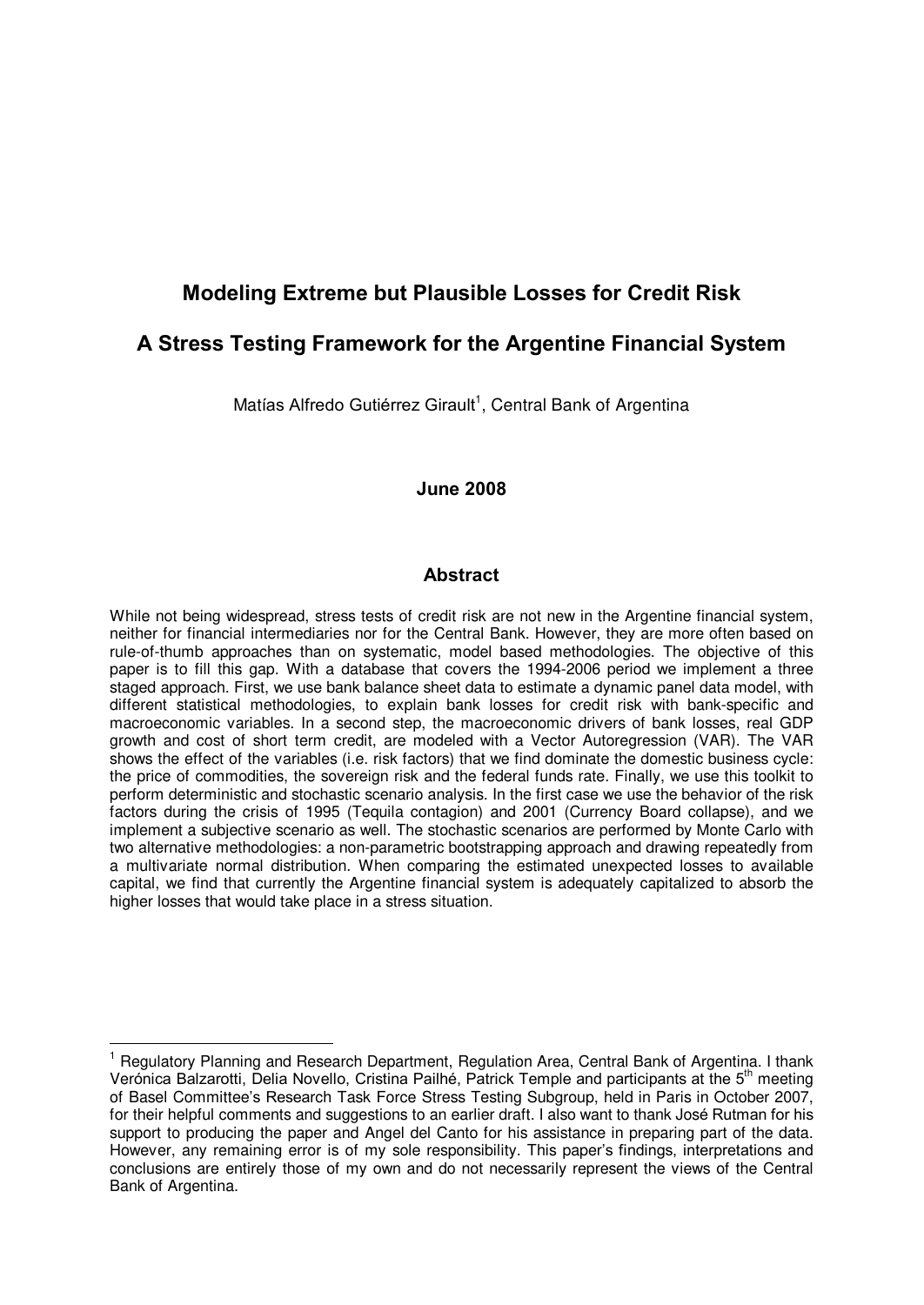### **I. Introduction**

Stress tests of credit risk are increasingly being used as a complement to more standardized and widespread credit risk management tools, such as credit scoring models, segmentation algorithms, rating systems and portfolio credit risk models. While the performance of these methodologies can be fairly stable and reliable under normal business conditions, stress testing methodologies are more appropriate to measure potential credit losses during extreme but plausible adverse events<sup>2</sup>.

The survey conducted by the Committee on the Global Financial System back in 2004 (CGFS (2005)), in which major banks and securities firms participated, indicated that although most of them performed stress tests for credit risk, these tests were outnumbered by those for market risk: more than 80% of the stress tests reported in the survey were based on trading portfolios, with those based on movements in interest rates being the dominant type. However, the survey also indicated that "In comparison with the previous survey", there was a greater focus on credit and less attention to equity markets".

While not being widespread, stress tests of credit risk are not new in the Argentine financial system, neither for financial intermediaries nor for the Central Bank or Argentina (BCRA). During 2006, the Superintendence of Exchange and Financial Institutions conducted a survey (SEFyC (2006)) on stress test practices among local banks. The answers also show the preeminence of market risk over credit risk stress tests: of the 39 institutions in the sample<sup>4</sup> 30 perform stress tests for interest rate risk and 28 for currency risk, while only 15 stress test credit risk.

Both at financial institutions and at the BCRA stress tests for credit risk are more often based on rule-of-thumb approaches than on systematic, model based methodologies. For example, a usual approach is to simulate a general downgrade of bank borrowersí creditworthiness, reflected in their risk classification. Since borrowersí risk classification determines their provision rate, an across the board migration to lower rating grades implies larger provisions and a stressed income statement. The resulting losses are compared to the available capital. This is for example the approach that the IMF and the World Bank used in the FSAP for Argentina performed in the year 2001.

Part of the interest in this methodology can also be ascribed to the explicit requirement that banks adopting Basel II complement their Pillar I calculations with those resulting from stress tests<sup>5</sup> (BCBS (2006)). In addition, it is a relatively unexplored field of research.

 $2$  MAS (2003) advises risk managers "...to adopt a two-pronged approach to risk management, where on the one hand they use various qualitative techniques to measure risk in ordinary business conditions, while on the other, they use stress-tests to quantify likely losses under stress conditions."  $3$  See CGFS (2001).

 $^{4}$  Out of 90 institutions contacted, 35 did not perform stress tests and 16 did not answer the survey.

<sup>&</sup>lt;sup>5</sup> Pillar 1, Part 4, Section V, Stress tests used in assessment of capital adequacy, states: "...the bank must perform a credit risk stress test to assess the effect of certain specific conditions on its IRB regulatory capital requirements (...) For this purpose, the objective is not to require banks to consider worst-case scenarios. The bankís stress test in this context should, however, consider at least the effect of mild recession scenarios. In this case, one example might be to use two consecutive quarters of zero growth to assess the effect on the bank's PDs, LGDs and EADs...". In Part 2 of **Pillar 2**,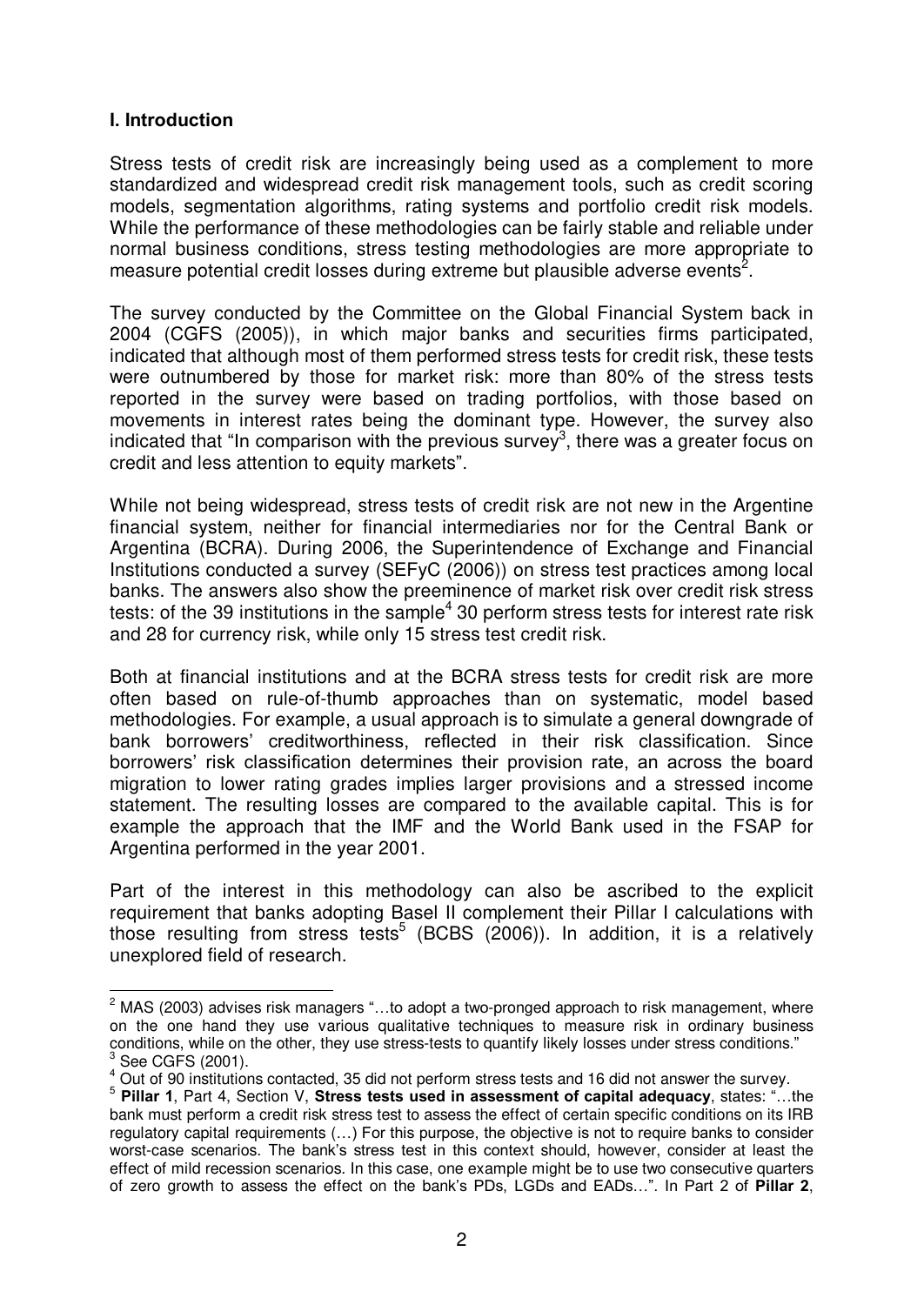As from 2006, the Central Bank of Argentina is using a non-parametric loan portfolio credit risk model to assess losses in stress scenarios (see Gutierrez Girault (2007)), particularly to the left of the  $99.9<sup>th</sup>$  percentile of the loss distribution. However, the methodology does not explicitly model the link between the macroeconomic environment and bank losses. The objective of this paper is to fill this gap developing a full fledged methodology to perform stress tests for credit risk, modeling the sources of macroeconomic downturns and the effect on the banking sector.

With a database that covers the 1994-2006 period we implement a three-staged approach. First, we use bank balance sheet data to estimate a dynamic panel data model, with different statistical methodologies, to explain bank losses for credit risk with bank-specific and macroeconomic variables. In a second step, the macroeconomic drivers of bank losses, real GDP growth and cost of short term credit are modeled with a Vector Autoregression (VAR). The VAR shows the effect of the variables (i.e. risk factors) that we find dominate the domestic business cycle: the price of commodities, the sovereign risk and the federal funds rate. Finally, we use this toolkit to perform deterministic and stochastic scenario analysis. In the first case we use the behavior of the risk factors during the crisis of 1995 (Tequila contagion) and 2001 (Currency Board collapse), and we implement a subjective scenario as well. The stochastic scenarios are performed by Monte Carlo with two alternative methodologies: a non-parametric bootstrapping approach and drawing repeatedly from a multivariate normal distribution. The rest of the paper is organized as follows. Section II describes the data used, while section III estimates the models. Section IV performs the scenario analysis, comparing the estimated unexpected losses to the available capital. Section V contains the conclusions.

# **II. Data**

 $\overline{a}$ 

To construct the stress test framework we use a database with annual data that covers the thirteen year period comprised between 1994 and 2006. The reason for choosing it is the availability of bank balance sheet data: the information previous to November 1994 is not incorporated to the BCRA's digital information systems (being stored in paper format). Besides, it encompasses years of high and moderate growth, as well as economic downturns and a sharp recession. Since during this period new banks initiated their operations, while others merged or closed, we have an unbalanced panel which contains information for at most 13 years for a number of banks that range from 202 in 1994 to 90 in 2006. **Table 1** characterizes the banking system throughout this period.

**Specific issues to be addressed under the supervisory review process**, states in section **B**, Credit Risk: "1. **Stress tests under the IRB approaches**. A bank should ensure that it has sufficient capital to meet the Pillar 1 requirements and the results (where a deficiency has been indicated) of the credit risk stress test performed as part of the Pillar 1 IRB minimum requirements... The results of the stress test will thus contribute directly to the expectation that a bank will operate above the Pillar 1 minimum regulatory capital ratios. Supervisors will consider whether a bank has sufficient capital for these purposes. To the extent that there is a shortfall, the supervisor will react appropriately. This will usually involve requiring the bank to reduce its risks and/or to hold additional capital/provisions, so that existing capital resources could cover the Pillar 1 requirements plus the result of a recalculated stress test."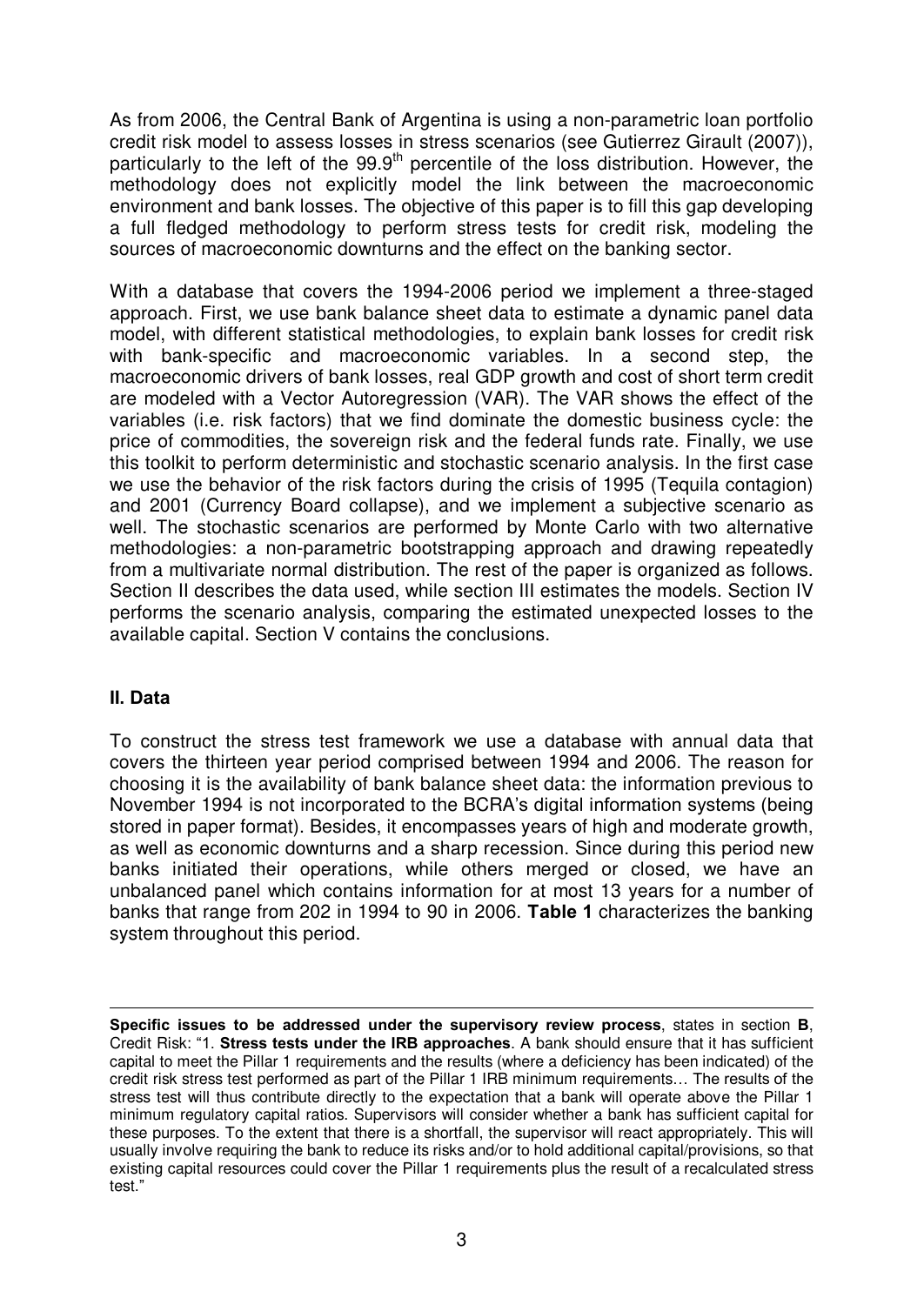|                                              | 1994 | 1995 | 1996 | 1997 | 1998 | 1999 | 2000 | 2001 | 2002  | 2003 | 2004 | 2005 | 2006 |
|----------------------------------------------|------|------|------|------|------|------|------|------|-------|------|------|------|------|
| GDP growth (%)                               | 6    | -3   | 6    | 8    | 4    | -3   | $-1$ | $-4$ | $-11$ | 9    | 9    | 9    | 9    |
| Inflation (%)                                | 3    | 3    | 0    | $-1$ | $-2$ | $-2$ | 1    | $-1$ | 31    | 11   | 9    | 9    | 13   |
| <b>Exchange Rate</b><br>(AR\$/US\$)          |      |      |      | 1    | 1    | 1    | 1    | 1    | 3.5   | 2.9  | 2.9  | 2.9  | 3.1  |
| Bank assets (%)                              | 33   | 36   | 40   | 45   | 48   | 54   | 57   | 46   | 60    | 50   | 48   | 42   | 40   |
| <b>Private sector</b><br>loans (%)           | 18   | 18   | 18   | 20   | 21   | 22   | 20   | 17   | 9     | 6    | 8    | 10   | 11   |
| <b>Loan Loss</b><br>Provisions $(\%)^{\top}$ | 13   | 11   | 9    | 8    | 8    | 8    | 10   | 12   | 29    | 27   | 18   | 9    | 5    |
| <b>Banks</b>                                 | 202  | 155  | 146  | 134  | 126  | 116  | 111  | 105  | 99    | 94   | 91   | 89   | 90   |

**Table I. Summary macroeconomic and banking statistics (1994 – 2006)** 

**\*** Expressed as fraction of GDP.**<sup>Ü</sup>** Loan loss provisions expressed as fraction of loans to the non-financial private sector.

In our estimations the bank loss rate for credit risk is proxied by the ratio of loan loss provisions (LLPs) to loans to the private sector<sup>6</sup>. According to the provisioning regulation set forth by the BCRA, provisions for credit risk depend on the risk rating of the bank borrowers. Following detailed guidelines set by the BCRA, risk ratings are assigned to the borrowers by each of their corresponding creditors<sup>7</sup> and range between 1 and 5 depending on the perceived risk. In the case of retail borrowers, the risk classification depends on their payment behavior, in particular of the days past due, with borrowers less than 90 days past due being classified 1 or 2. For commercial borrowers the relationship between days in arrears and the risk classification is less direct; there are criteria in addition to payment behavior to decide how the firm will be classified, such as the projected cash-flow, business sector, etc.

The first downturn included in the sample took place during 1995, when the Argentine economy suffered the consequences of the end-of-1994 Mexican devaluation. As a result of the contagion (the so-called Tequila effect) real GDP fell by 2.8% in 1995; nevertheless, the recession was short-lived and in 1996 the Argentine economy was growing fast again.

The 2002 crisis was far more complex. Its origin can be traced back to the second half of 1997, when emerging markets were hit hard in the aftermath of the crisis in South East Asia. Confidence regarding emerging market resilience faltered further during the Russian crisis in the second half of 1998, and after Brazil's currency crisis and abandonment of its crawling peg in January 1999. In addition to this international adverse juncture, throughout all this period Argentina showed a weak fiscal position, therefore being particularly vulnerable to the changing mood in international financial markets and displaying a negative debt dynamic. The 1998–2001 period also showed a hostile international environment in the real sector, with weak commodity prices and an overvalued domestic currency.

 $6$  In the computation of this ratio we include on-balance loans and provisions only. Therefore, loans completely written-off and removed to off-balance accounts have not been included in the computation of the LLPs ratio.

 $<sup>7</sup>$  This implies that individuals with operations with many banks receive one risk classification from</sup> each creditor.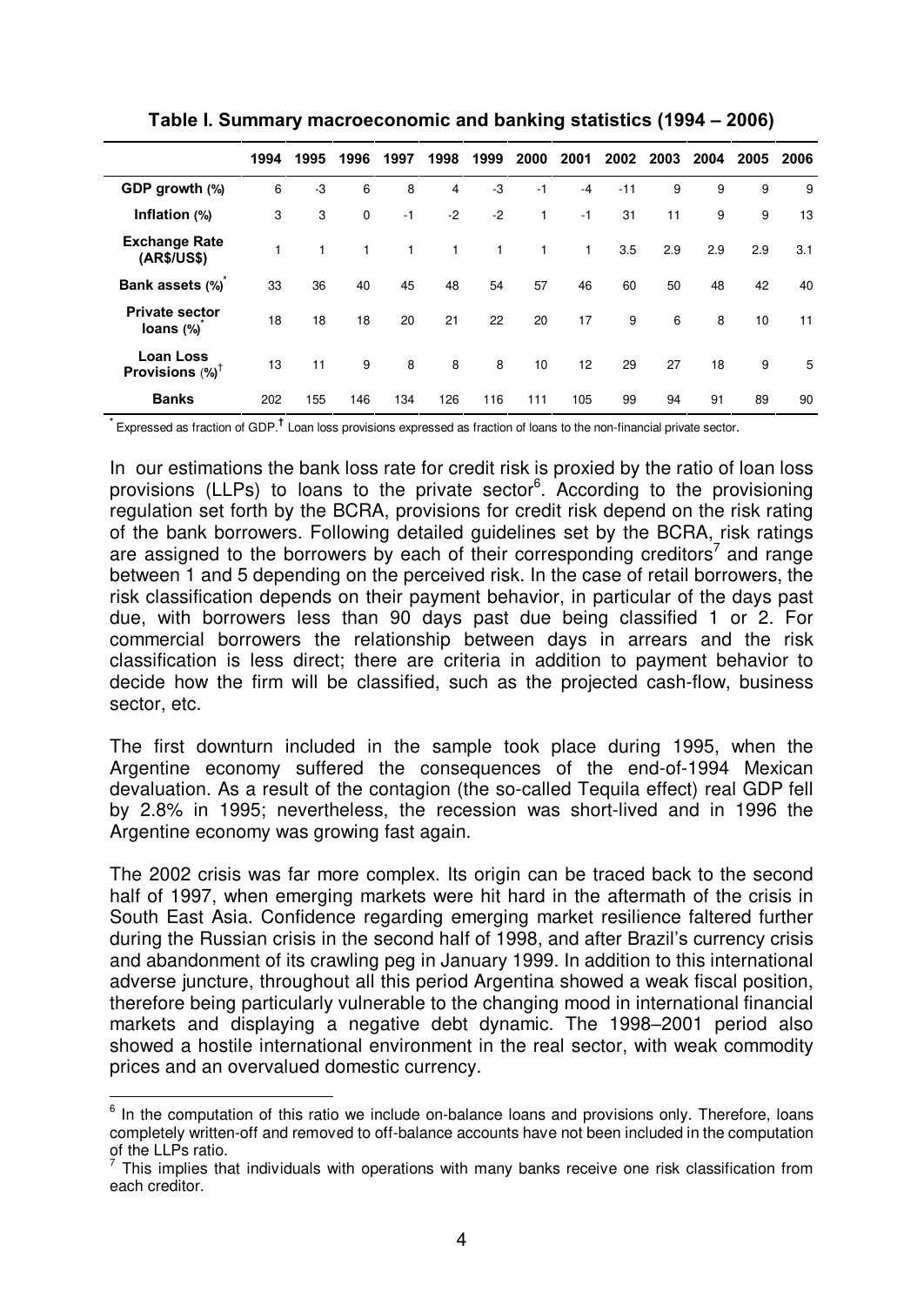The perception that the Currency Board and the servicing of the public debt were unsustainable, and that the government lacked the necessary political strength to push forward the required reforms gained momentum in the third quarter of 2001, when the bank run which had been incipient as from the beginning of that year became massive. At the end of November the financial system collapsed and the conversion of banksí deposits was suspended: on November 30 the government declared a deposit freeze. By February 2002 the government had abandoned the Currency Board, defaulted on the public debt and converted to local currency most of the obligations set in US dollars, including bank deposits in that currency<sup>8</sup>. That year, real GDP fell by 11%.

The behavior of the Argentine economy in the estimation window, summarized by GDP growth, consumer price index (CPI) inflation and the exchange rate, is depicted in **Graph 1**.



**Graph 1. Growth, inflation and exchange rate (1994 – 2006)** 

**Graph 2** shows GDP growth and the bank loss rate for credit risk in the estimation window. It is evident how the financial turmoil that began in 1997 impacted the local business cycle, after which the Argentine economy slipped into the recession that concluded in the 2002 crisis. It also shows the clear inverse and strong relationship between GDP growth and the ratio of LLPs to loans to the private sector.

<sup>&</sup>lt;sup>8</sup> Bank deposits in US\$ were converted to pesos at an exchange rate (AR\$/US\$) lower than the one prevailing in the foreign exchange market. The difference was covered with CPI-indexed public debt.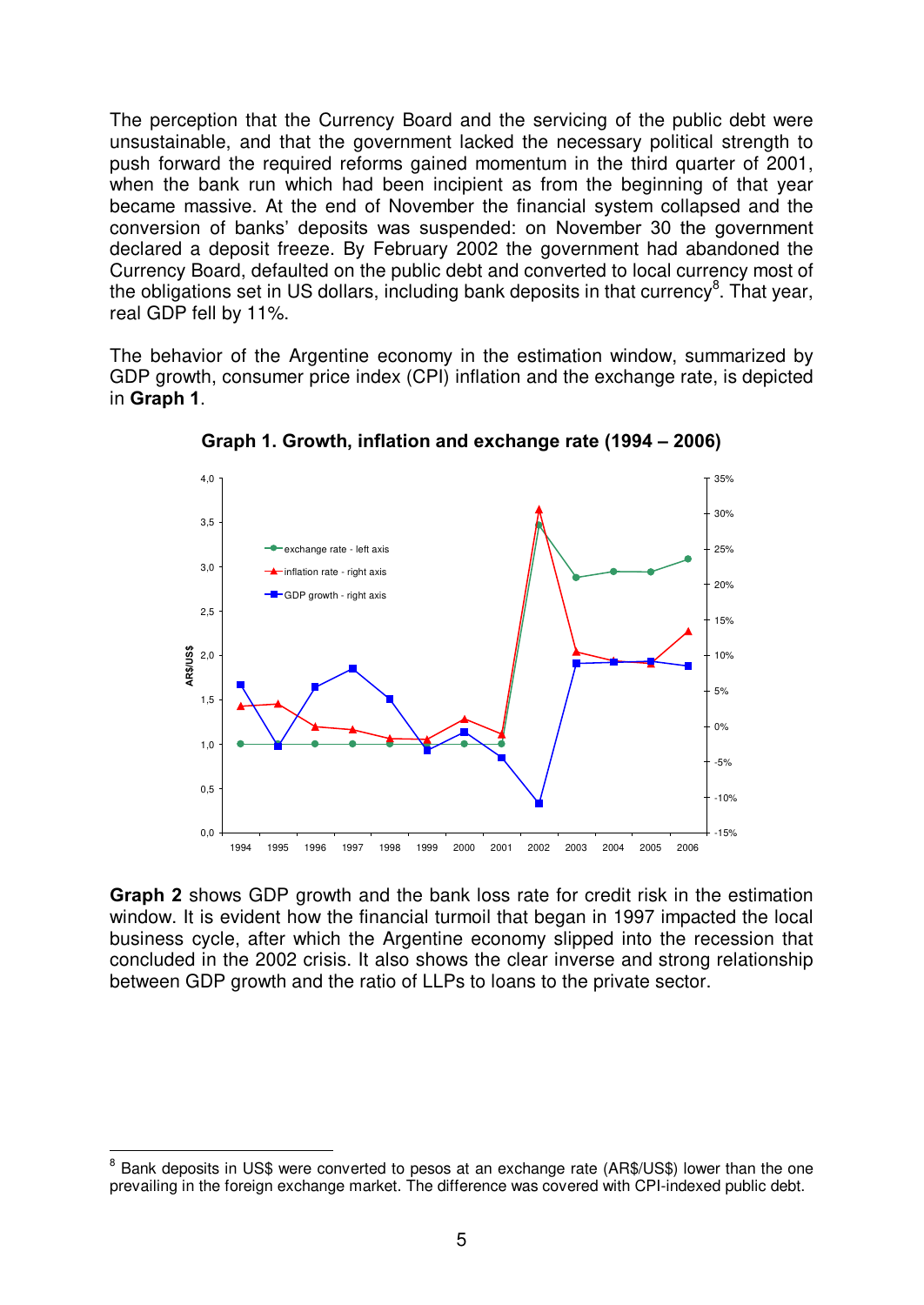

## **Graph 2. LLPs and GDP Growth (1994 – 2006)**

# **III. Methodology**<sup>9</sup>

This section describes the methodology developed to perform macro stress testing of credit risk. In the first part we present the micro or credit risk "satellite" model, which links the macroeconomic variables to bank losses. Secondly we present the macroeconomic model, used to link external shocks to the macroeconomic variables that are relevant to explain bank losses for credit risk.

### **III.a. The Microeconomic or Credit Risk ìSatelliteî Model**

To construct our measure of loss for credit risk we use the ratio of LLPs to loans to the private sector, subject to a logit transformation<sup>10</sup>. The simplest approach to estimate our panel data model would be with the static fixed-effects estimator, the latter being a reasonable assumption since we are working with all the financial institutions in the financial system. The equation to be estimated would be,

$$
y_{it} = \alpha_i + X_{it}\beta + Z_t\omega + \epsilon_{it}
$$
 (1)

where  $y_{it}$  is the dependent variable (loss rate) for bank i in period t,  $\alpha_i$  represents firm specific and time invariant (fixed) effects (unobserved heterogeneity),  $X_{it}$  contains bank-specific time varying variables (observed heterogeneity) and a constant,  $Z_t$  has time varying macro variables, common to all the banks and  $\epsilon_{it}$  is the bank-specific disturbance in period t. There is a single covariate included in X, which is the lagged first difference in bank loan growth, which measures to what extent the bank has been speeding up (or slowing down) its lending activity. Time varying macro

 $<sup>9</sup>$  Models in this section were estimated with Stata.</sup>

<sup>&</sup>lt;sup>10</sup> Defined as logit  $(x) = \log [x/(1-x)]$ .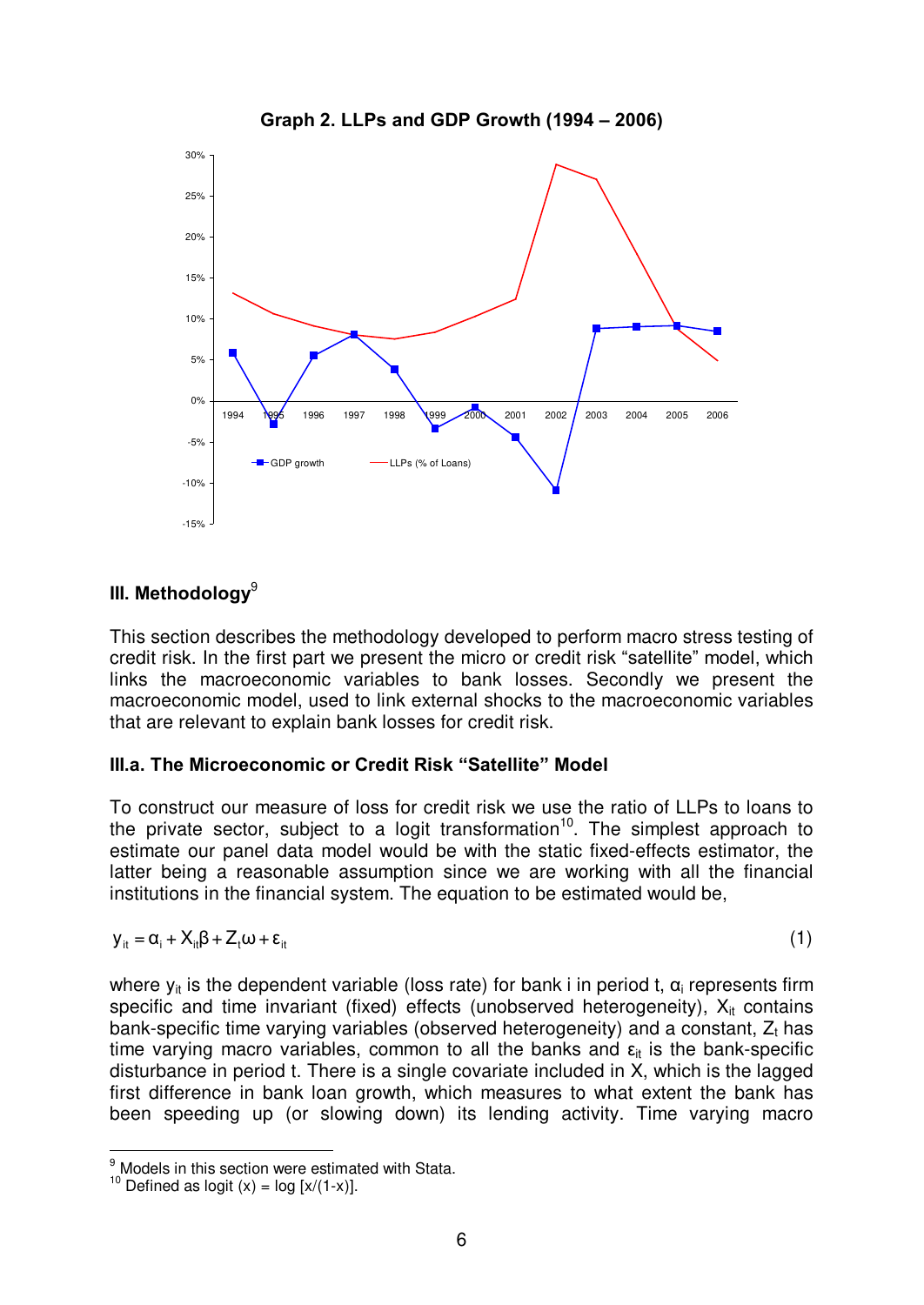variables, contained in Z, include current GDP growth, the lagged overdraft interest rate (in AR\$) and an interaction effect between the lagged GDP growth and lagged interest rate.

However, a visual inspection of the time pattern of the pooled loss rate (**Graph 2**) suggests that the dependent variable would be better modeled with a dynamic specification. This can be accomplished introducing the lagged dependent variable as a regressor in the static fixed-effects model. This dynamic fixed-effect or least squares dummy variable (LSDV) estimator poses the following model,

$$
y_{it} = \rho y_{it-1} + \alpha_i + X_{it}\beta + Z_t\omega + \epsilon_{it}
$$
 (2)

which is estimated by applying OLS to the model expressed in deviations from time means. The estimated coefficients are shown in **Table 2**. However, it is well known that this approach renders biased estimates: the LSDV estimator is inconsistent for finite T and  $N \rightarrow \infty^{11}$  (Nickell (1981)), which is in fact the case of our sample panel. The reason for this bias is the correlation between the transformed lagged dependent variable and the transformed current disturbance. In an attempt to cope with this bias, Kiviet (1995) tries to correct the LSDV estimates by subtracting from them an approximation of their small sample bias. However, this approach does not handle unbalanced panels. Bruno (2004) develops a two-step procedure for correcting the LSDV bias in unbalanced panels, which in the first step uses consistent estimates of the equation coefficients. The estimated coefficients computed with the estimator presented in Bruno (2004), LSDVC, are also shown in **Table 2**.

|                               | <b>LSDV</b> | Bruno $(AH)^T$           | Bruno $(AB)^T$ | Bruno $(BB)^T$ |
|-------------------------------|-------------|--------------------------|----------------|----------------|
| Loss Rate (Lag)               | $0.50***$   | $0.73***$                | $0.67***$      | $0.73***$      |
| <b>GDP Growth</b>             | $-5.97***$  | $-6.74***$               | $-6.24$ ***    | $-6.46$ ***    |
| AR\$ i (Lag)                  | $1.59***$   | $0.68***$                | $0.88***$      | $0.71***$      |
| $\triangle$ Loan Growth (Lag) | $0.02***$   | 0.02                     | $0.02*$        | 0.02           |
| GDP x AR\$ i (Lag)            | $-3.36**$   | $-2.86**$                | $-3.01**$      | $-2.73$ ***    |
| $\cos^{12}$                   | $-1.45**$   | $\overline{\phantom{a}}$ | ٠              |                |
| Within $R^2$                  | 0.57        |                          |                |                |

**Table 2. Micro model: LSDV and LSDV-corrected dynamic specifications** 

Note: \*\*\*, \*\* and \* indicate statistical significance at 99%, 95% and 90% confidence levels. **<sup>Ü</sup>** Significance tests were computed with bootstrapped standard errors. First step estimates were obtained from the Anderson – Hsiao, Arellano – Bond and Blundell – Bond consistent estimators respectively.

Anderson and Hsiao (1982) propose an instrumental-variable estimator (AH) which is consistent for T fixed and  $N \rightarrow \infty$ , and therefore is also suitable given the characteristics of our sample. This estimator is based on a differenced form of the original dynamic equation,

$$
y_{it} - y_{it-1} = \rho y_{it-1} - \rho y_{it-2} + X_{it} \beta - X_{it-1} \beta + \omega Z_t - \omega Z_{t-1} + \varepsilon_{it} - \varepsilon_{it-1}
$$
\n(3)

<sup>&</sup>lt;sup>11</sup> Behr (2003) shows that the asymptotic bias of the LSDV estimated coefficients is increasing in  $\rho$ , in the number of individuals in the sample (N) and in the sum of squared residuals, and decreasing in T. Judson and Owen (1996) show that the bias of the  $\rho$  estimate is more severe than that of  $\beta$ .

<sup>12</sup> By default, the **xtlsdvc** command in Stata estimates the model with no constant.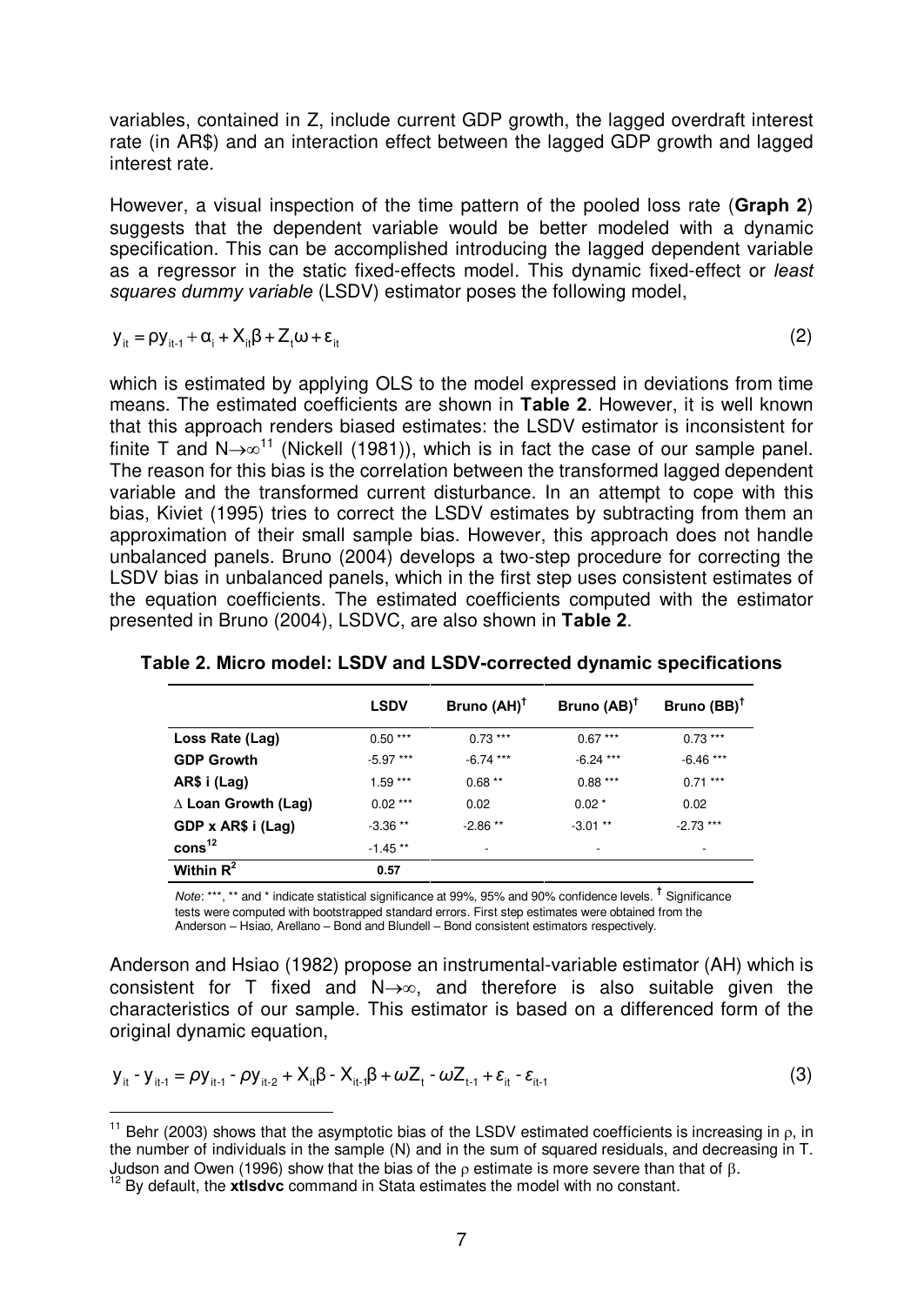$$
y_{it} - y_{it-1} = \rho (y_{it-1} - y_{it-2}) + \beta (X_{it} - X_{it-1}) + \omega (Z_t - Z_{t-1}) + \varepsilon_{it} - \varepsilon_{it-1}
$$
\n(4)

which cancels out the fixed effects, that may be correlated with the exogenous variables. Since the difference of the lagged endogenous variable is correlated with the difference in the error term, Anderson and Hsiao (1982) suggest instrumenting  $(y_{it-1} - y_{it-2})$  with  $y_{it-2}$  or  $(y_{it-2} - y_{it-3})$ , which are expected to be uncorrelated with the differenced error term. The estimated coefficients of the AH estimator<sup>13</sup> are included in **Table 3**.

Although N-consistent, the AH estimator is not efficient since it does not use all the available moment conditions. Arellano and Bond (1991) propose a Generalized Method of Moments (GMM) estimator (AB), which also first-differences the SE model but obtains additional instruments from orthogonality conditions between the lagged values of  $y_{it}$  and  $(\epsilon_{it} - \epsilon_{it-1})$ . However, Blundell and Bond (1998) show that when  $\rho$  is moderately large and T is moderately small, the AB estimates have large finite sample bias and poor precision. Therefore, we also compute the System GMM estimator, developed in Blundell and Bond (1998), who exploit further moment conditions. The System GMM estimator is however not free from problems; for example Hayakawa (2005) shows that when the variances of the individual effects and of the disturbances are unequal the bias of this estimator is fairly large. The estimates obtained from both GMM based approaches, AB and BB, are also included in **Table 3**.

|                            | AН          | AВ          | BB          |
|----------------------------|-------------|-------------|-------------|
| Loss Rate (Lag)            | $0.89***$   | $0.61***$   | $0.85***$   |
| <b>GDP Growth</b>          | $-7.85***$  | $-6.40$ *** | $-6.82***$  |
| AR\$ i (Lag)               | 0.12        | $0.98***$   | $-0.42**$   |
| $\Delta$ Loan Growth (Lag) | $0.05***$   | $0.04***$   | $0.00***$   |
| GDP x AR\$ i (Lag)         | $-3.86$ *** | $-3.56**$   | $-4.42$ *** |

**Table 3. Micro model: IV and GMM based dynamic specifications** 

Note: \*\*\*, \*\* and \* indicate statistical significance at 99%, 95% and 90% confidence levels.

In spite of the differences in the statistical methodologies used, in general all estimated coefficients have the expected signs. The high coefficient of the autoregressive component reflects the persistence of the loss rate and supports our initial guess based on the observation of **Graph 2**. The estimated effects of the macroeconomic variables are also intuitive: higher GDP growth lowers bank losses since it improves the credit quality of bank borrowers, while the converse happens with higher interest rates. The estimate for bank credit granting stance<sup>14</sup> indicates that those banks that were lending aggressively are likely to experience larger losses.

Given the abovementioned advantages and disadvantages of the diverse dynamic panel data estimators, the features of our sample panel (unbalanced with large N and short T) and the fact that the autoregressive component seems to be large, the scenario analysis of section IV will be performed with the estimators developed in 

<sup>&</sup>lt;sup>13</sup> We instrument ( $y_{it-1} - y_{it-2}$ ) with  $y_{it-2}$ .

 $14 \wedge$  Loan Growth.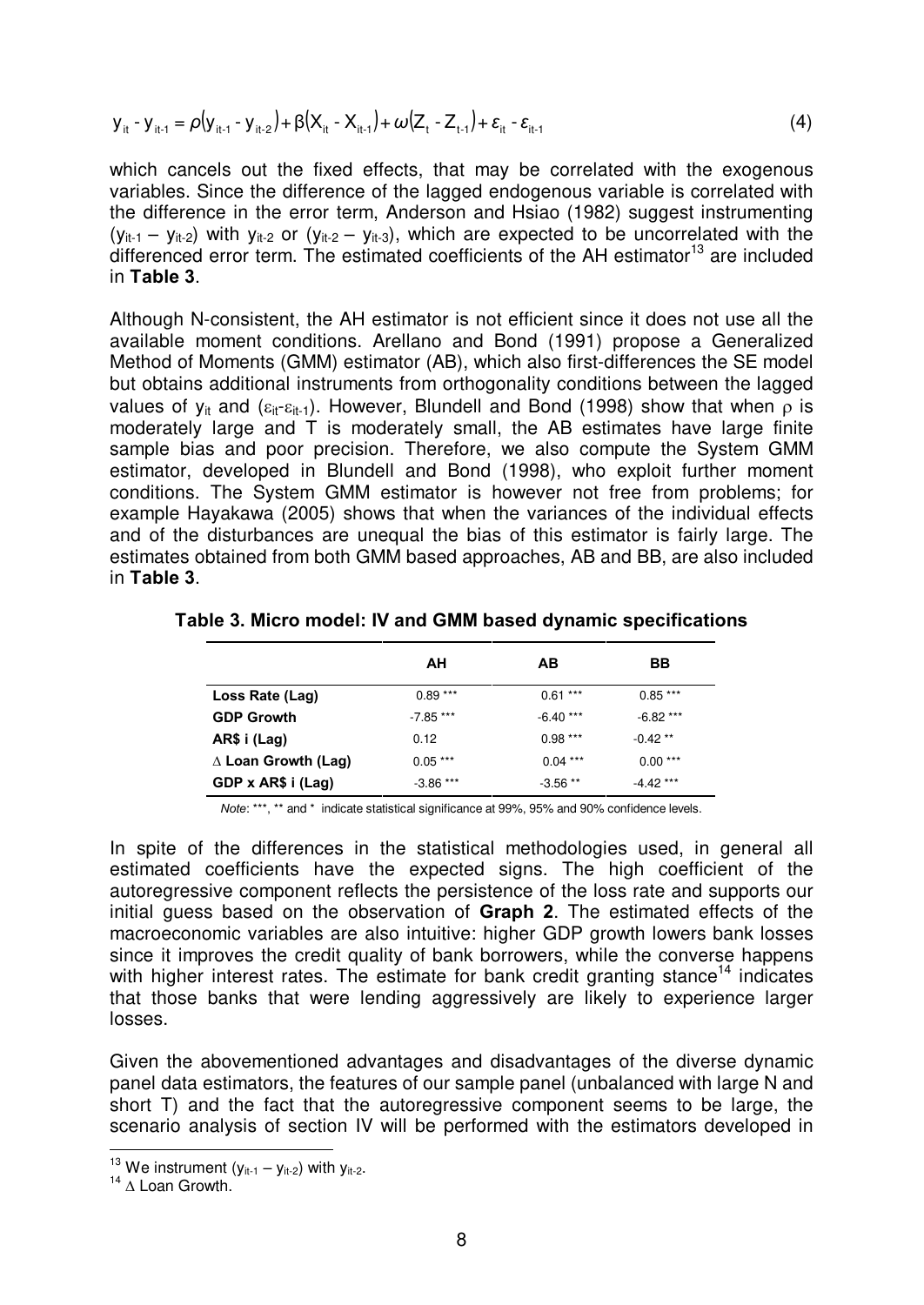Bruno (2004) and Blundell and Bond (1998). However, since the latter yields a negative estimated coefficient for the lagged interest rate, implying that higher interest rates yield lower losses for credit risk, the conclusions drawn from this estimator must be interpreted with prudence.

#### **III.b. The Macroeconomic Model**

The approach used to modeling the macroeconomic variables that explain the behavior of bank losses is non-structural. With a vector autoregression (VAR), we estimate the following system:

$$
Y_{t} = A_{1}Y_{t-1} + A_{2}Y_{t-2} + \cdots + A_{p}Y_{t-p} + BX_{t} + \epsilon_{t}
$$
\n(5)

where  $Y_t$  is a k vector of endogenous variables,  $X_t$  a vector of exogenous variables,  $A_1, A_2, \ldots, A_p$  and B are matrices of coefficients to be estimated, and  $\varepsilon_t$  is a vector of innovations that may be contemporaneously correlated but are uncorrelated with their own lagged values and the right-hand side variables.

The endogenous variables included in vector Y are real GDP growth and AR\$ interest rate for overdrafts, while the strictly exogenous variables in  $X_t$  are sovereign risk, the federal funds rate<sup>15</sup> and the price of commodities. Sovereign risk is measured by the EMBI index for Argentina for the years between 1994 and 2002; as from 2003 it is measured by the spread of the BODEN 2012 US\$ bond over US Treasury bonds of similar modified duration. The fed funds rate has nearly perfect correlation with the yield of US Treasury bonds, in particular with short-maturity ones, and in practice it sets the floor to the cost at which an emerging economy government can obtain financing in the international capital market. Finally, the price of commodities is measured by an index expressed in US dollars and published by the BCRA.

The usual lag-order selection statistics (Final Prediction Error, Akaike's Information Criterion, Schwarz's Bayesian information criterion (SBIC) and the Hannan and Quinn information criterion (HQIC)) as well as other preliminary exploratory analysis suggest a one period lag structure be used. Therefore in equation (5) p equals 1 and the VAR estimated is,

$$
Y_t = A_1 Y_{t-1} + B X_t + \varepsilon_t \tag{6}
$$

According to the Lagrange-Multiplier Test there is neither first nor second order autocorrelation in the residuals. All the eigenvalues associated to the stability test lie inside the unit circle; therefore, the estimated VAR satisfies the stability condition. The estimated coefficients for equation (6) are shown in **Table 4**.

<sup>&</sup>lt;sup>15</sup> The interest rate at which depository institutions lend balances at the Federal Reserve to other depository institutions overnight.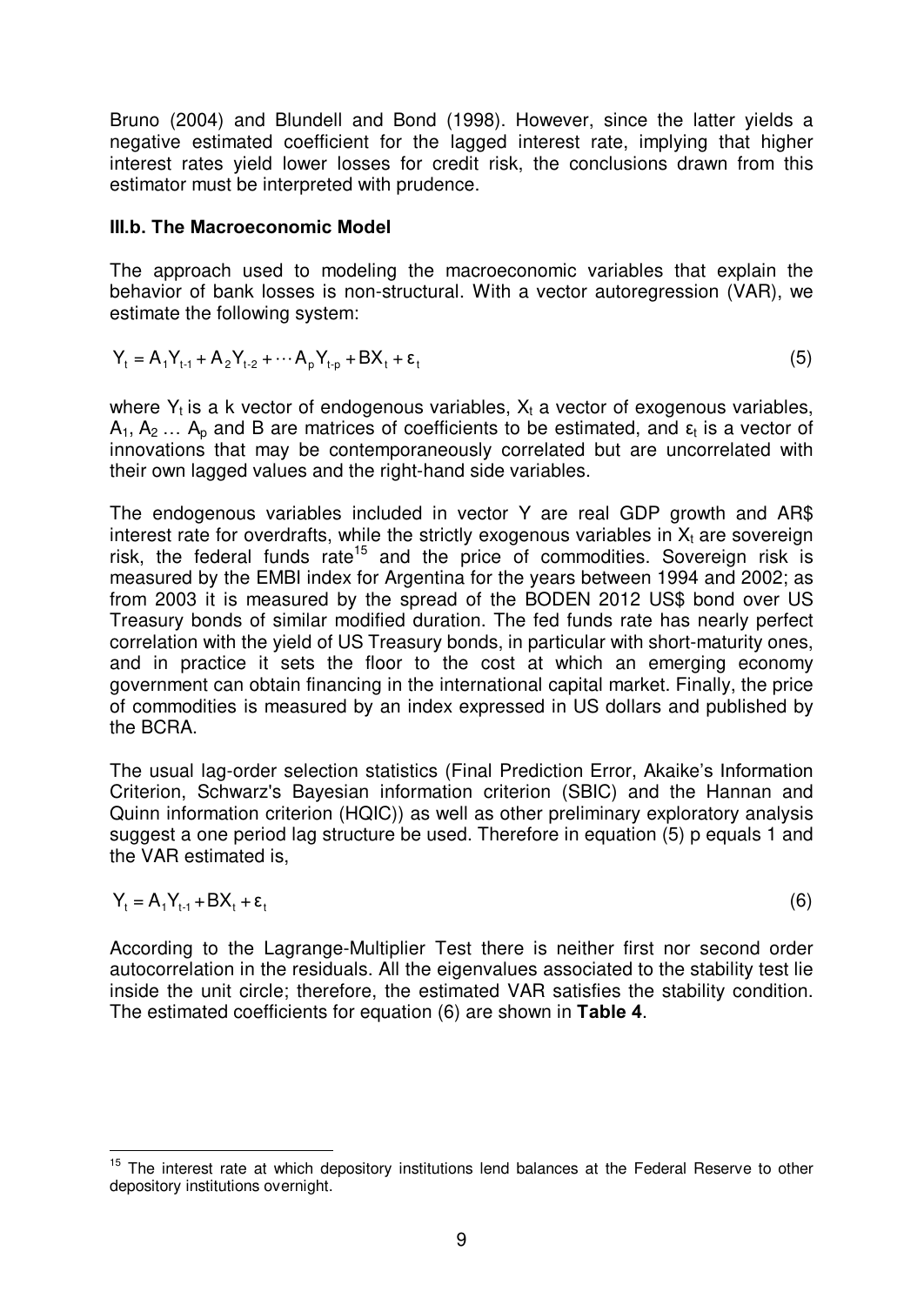|                           | <b>GDP Growth</b> | AR\$ i        |
|---------------------------|-------------------|---------------|
| <b>GDP Growth (Lag)</b>   | $-0.02942$        | $-0.24405$    |
| AR\$ i (t-1)              | $-0.00586$        | $0.42177**$   |
| Sovereign Risk            | $-0.00003$ ***    | $0.00007$ *** |
| <b>Commodity Price</b>    | $0.00209$ ***     | $-0.00120$    |
| <b>Federal Funds Rate</b> | $-1.41787**$      | 2.75817 ***   |
| cons                      | $-0.05282$        | 0.09038       |
| R-square                  | 0.88              | 0.93          |

**Table 4. Macro model: Vector Autoregression** 

 Note: \*, \*\* and \*\*\* indicate statistical significance at 99%, 99.5% and 99.9% confidence levels.

Simple as it is, this reduced form VAR renders estimated coefficients with the expected signs: lagged domestic interest rates impact negatively on the GDP growth rate, the sovereign risk impacts positively on domestic interest rates and negatively on economic growth, an increase in the federal funds rate also raises domestic interest rates and lowers growth and finally, better (higher) prices in commodities fuel growth.

Our estimated macroeconomic model reflects the basic dynamic features of the Argentine business cycle. The federal funds rate proxies the degree of international liquidity and sets a floor to the cost for the government of borrowing from the international capital market. The sovereign risk measures the mood of local and international investors towards Argentina and is strongly correlated with the capital flows that expand and contract aggregate demand. Finally, the commodity price index indicates the direction of the income effect due to changes in the price of local exports. However, this model fails to take into account other effects that may be important to explain the business cycle. In particular, we are modeling first round effects only, i.e., the effect of external shocks on the macroeconomy and ultimately on the banking sector's credit losses. Marcucci and Quagliariello (2005) incorporate to their VAR the feedback effect that a stress situation in the banking sector has on the business cycle, amplifying the effect of the original shocks, via the bank capital channel.

# **IV. Scenario Analysis**

In this section we stress test the losses for credit risk of the banking sector. To this purpose we use the toolkit developed in the previous section, together with different approaches to incorporating shocks in the risk factors that drive the business cycle. Our stress tests take place during 2007: they simulate the behavior of the bank loss rate as a result of an extreme but plausible adverse scenario taking place during that year.

In a first attempt we perform deterministic stress tests. We implement historical scenarios, with risk factors behaving as in 1995 in the aftermath of the Mexican devaluation (Tequila crisis) and as in 2001, before the sharp depreciation and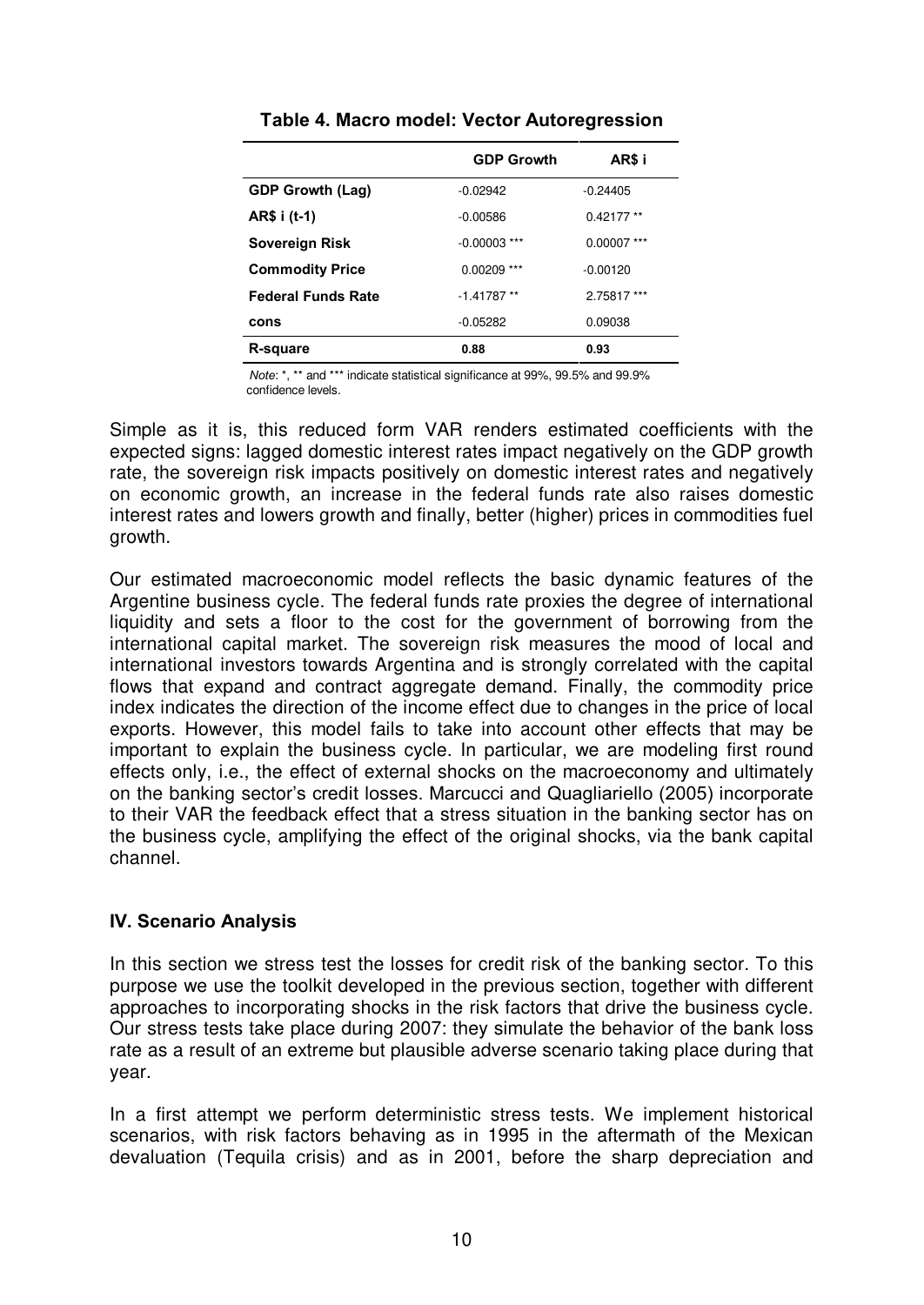sovereign default of 2002. We also simulate a judgmental or subjective scenario, assuming a deterioration of all risk factors with respect to their position as of 2006.

In the second and third approaches the scenario analysis are stochastic and obtained by Monte Carlo simulation. In one case we implement a bootstrapping technique, while in the other we sample repeatedly from a multivariate normal distribution to obtain correlated realizations of the risk factors.

Regardless of how the risk factors are assumed to behave or simulated, we then use the macroeconomic VAR to forecast GDP growth and AR\$ interest rates, and our "satellite" model to estimate bank losses for credit risk during 2007. To assess the reliability of our results we will estimate the ratio of LLPs with two models: Blundell and Bond's (1998) System GMM estimator (BB) and Bruno's (2004) LSDV corrected estimator with first step System GMM estimates (Bruno (BB)).

Having estimated the ratio of LLPs to loans to the private sector with both dynamic panel data methodologies, we quantify the capital needed to cover the unexpected losses for credit risk. In the deterministic scenario they are computed as the difference between the estimated LLPs for 2007, in the stress scenario, and LLPs as of end 2006, both as a fraction of loans to the private sector. In the stochastic scenario analysis, unexpected losses at the 99.9<sup>th</sup> confidence level are computed as the 99.9<sup>th</sup> percentile of the simulated distribution, net of prevailing provisions.

Both in the deterministic and stochastic tests, the banking sector as a whole needs to have enough capital to absorb the increase in the ratio of LLPs that would result from the stress event. Taking Tier 1 and Tier 2 capital as of end 2006 and subtracting from it regulatory capital requirements for interest rate risk (market risk in the banking book), the remaining available capital covered up to 30.3% of the loans to the private sector.

# **IV.a. Deterministic Scenarios**

### **Historical Scenario Analysis**

In this simple approach to stress tests we will first evaluate the macroeconomic model developed in section III.b. with the realizations of the risk factors observed after the Mexican devaluation and during the Argentine Currency Board collapse. In the second case we perform a two-year analysis: the crisis began in 2001 with a loss of confidence that resulted in massive capital outflows and a bank panic by the end of that year. In 2002, the sovereign default and abandonment of the Currency Board deepened the crisis. **Table 5** shows, for each historical episode, the risk factors and the observed GDP growth, AR\$ interest rates and the ratio of LLPs to loans to the private sector.

For each scenario the results obtained from the macroeconomic model are introduced into the microeconomic or "satellite" model to forecast the losses for credit risk.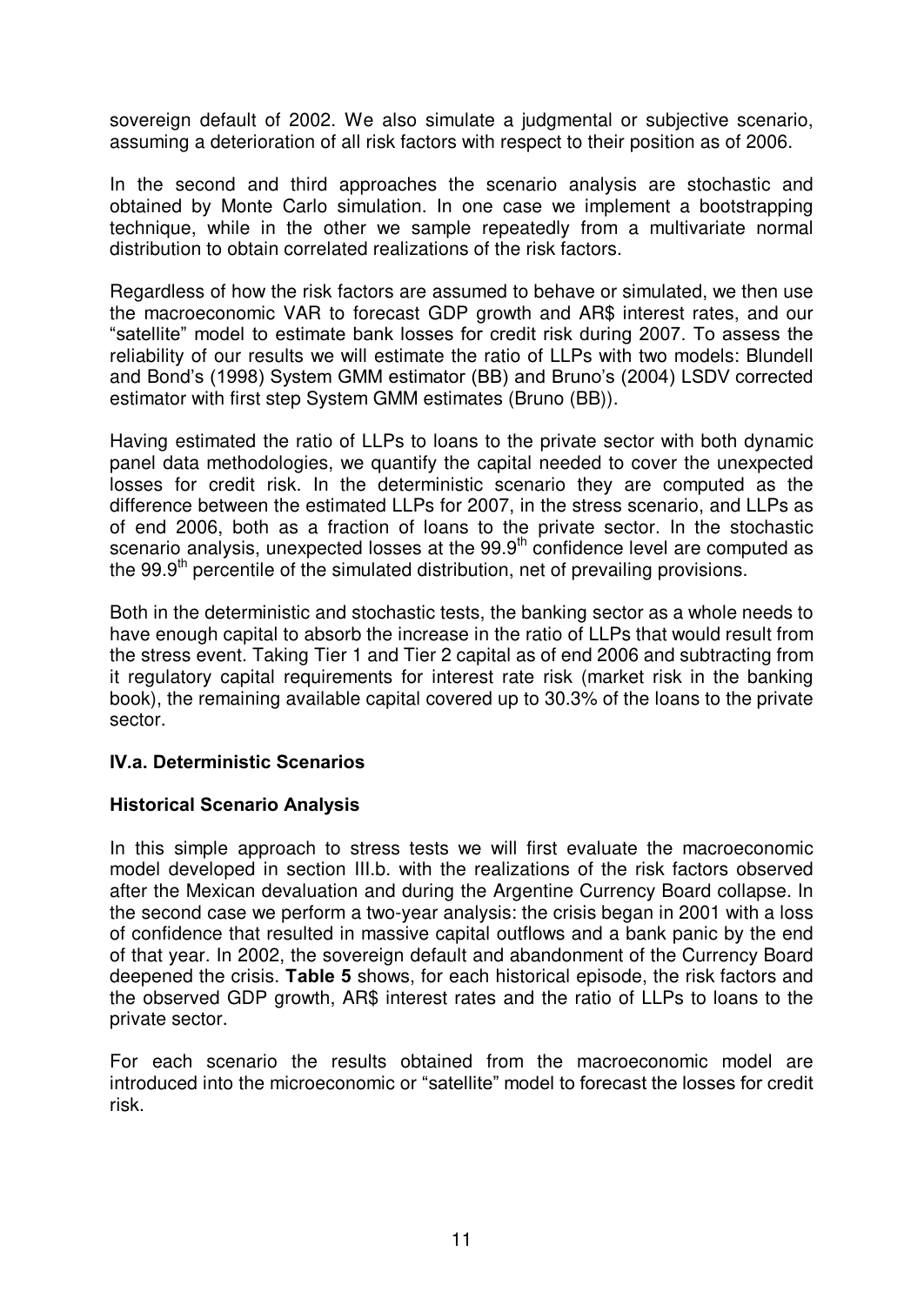|                                           | <b>Risk Factors</b>      |                                                |                                           | <b>Macroeconomic Variables</b> | <b>LLPs/L</b>                 |      |  |  |  |
|-------------------------------------------|--------------------------|------------------------------------------------|-------------------------------------------|--------------------------------|-------------------------------|------|--|--|--|
|                                           | Sovereign Risk<br>(b.p.) | <b>Commodities Price</b><br>Index $^{\dagger}$ | Fed Funds Rate<br>$(\% )$                 | <b>GDP Growth</b><br>(%)       | AR\$ Interest Rate<br>$(\% )$ | (%)  |  |  |  |
| Scenario I. Contagion from Tequila Crisis |                          |                                                |                                           |                                |                               |      |  |  |  |
| 1995                                      | 1159.9                   | 91.6                                           | 5.8                                       | $-2.8$                         | 41.6                          | 10.6 |  |  |  |
|                                           |                          |                                                | <b>Scenario II. Currency Board Crisis</b> |                                |                               |      |  |  |  |
| 2001                                      | 1544.3                   | 70.4                                           | 3.9                                       | $-4.4$                         | 40.4                          | 12.4 |  |  |  |
| 2002                                      | 5726.3                   | 74.4                                           | 1.7                                       | $-10.9$                        | 63.2                          | 28.8 |  |  |  |

# **Table 5. Description of Historical Scenarios**

**Ü** December 1995 = 100.

For the same realizations of the risk factors observed during the abovementioned events, **Table 6** includes the forecasted GDP growth and AR\$ interest rates, obtained from the macroeconomic model.

## **Table 6. Historical Scenario Analysis - Results**

| <b>Macroeconomic Forecasts</b> |                                      | <b>Estimated LLPs</b><br>(%)              |                  | <b>Unexpected Loss</b><br>(%) | Available<br>Capital |         |  |  |
|--------------------------------|--------------------------------------|-------------------------------------------|------------------|-------------------------------|----------------------|---------|--|--|
| $(\%)$                         | GDP Growth AR\$ Interest Rate<br>(%) |                                           | BB<br>Bruno (BB) |                               | BB                   | $(\% )$ |  |  |
| Scenario I. Tequila Crisis     |                                      |                                           |                  |                               |                      |         |  |  |
| 1.2                            | 27.6                                 | 28.2                                      | 21.1             | 23.4                          | 16.3                 | 30.3    |  |  |
|                                |                                      | <b>Scenario II. Currency Board Crisis</b> |                  |                               |                      |         |  |  |
| $-1.8$                         | 27.7                                 | 32.4                                      | 24.8             | 27.5                          | 20                   | 30.3    |  |  |

<sup>t</sup> Expressed as fraction of loans to the non-financial private sector.

During 2006 the environment was particularly favorable from the point of view of sovereign risk (364 b.p.), the fed funds rate (5%) and the price of commodities (105.7). Therefore, scenarios I (Tequila) and II (Currency Board crisis) imply an increase in sovereign risk of 219% and 324% respectively, and a reduction in the price of commodities of 13.4% and 33.4%. The fed funds rate was 16% higher in 1995 but 22% lower in 2001. Although we evaluate the models with the same risk factors as observed in the chosen events, the forecasted GDP and AR\$ interest rates should be different from the ones observed on those occasions, since the macroeconomic conditions prevailing in 2006 are significantly different from those in 1994 and 2000, before the shocks took place.

The results in **Table 6** show that banks have enough capital to absorb the credit risk losses that would arise should a shock similar to the one observed in 1995 happen again. While the Bruno (BB) and BB estimators yield unexpected losses of 23.4% and 16.3% of the loans to the private sector, banks hold capital for credit risk equivalent to 30.3% of these loans. A similar conclusion is drawn when analyzing the results for the second scenario, where the selected dynamic panel data methodologies forecast unexpected losses in the range of 27.5% and 20% that can be easily absorbed with available capital.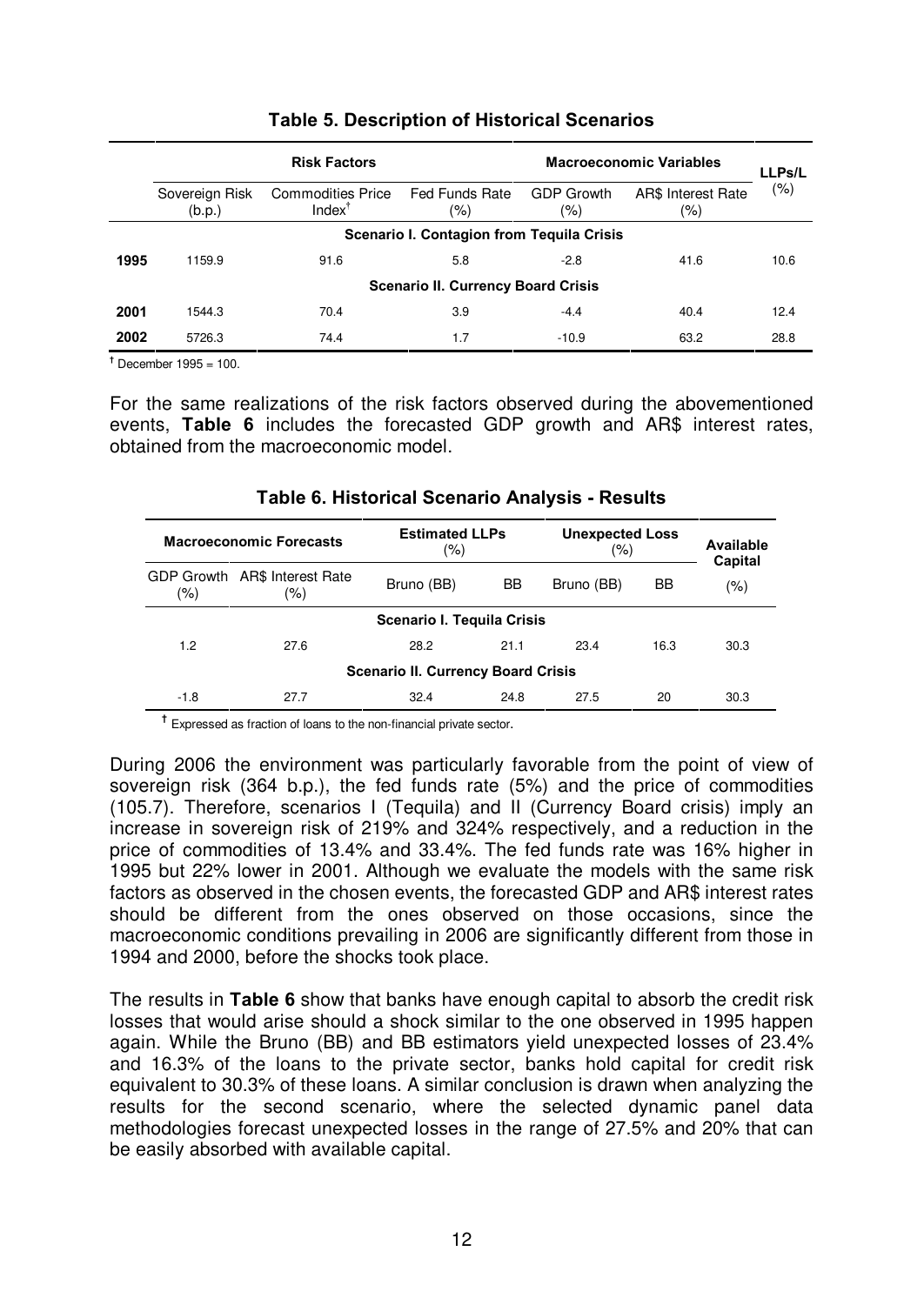However, the event that motivates the second scenario lasted up to 2002, as shown in **Table 5**. Although the risk factors affected the country negatively in 2001, the economy slipped into a massive crisis in the first half of 2002, after the overshooting (almost 300% depreciation) of the exchange rate and debt default. If we reproduce the exercise with the risk factors observed in 2002 (sovereign risk at 5726.3 b.p., fed funds rate at 1.7% and the commodities index at 74.4), the panel data models yield a LLPs/L ratio that ranges between 62% and 50%. Although in this case available bank capital would not suffice to cover these higher losses, it is actually not expected to cover them either: bank losses in worst-case scenarios can not be completely absorbed by bank capital. The year 2002 saw a major and massive disruption in economic activity take place, particularly in the banking system. The AR Peso depreciated almost 300% in the first quarter, the public debt was defaulted and bank deposit convertibility was suspended. Since most bank loans and deposits were in US\$ they were converted to AR\$ at an exchange rate that partially liquefied them. In such a worst-case scenario taking place bank capital, high as it may be, can hardly cope with the unexpected losses that arise, which require public policies of a different kind to deal with them.

Even though **Table 6** leads to the conclusion that current bank capital is sufficient to absorb bank losses, the results are conservative, and therefore overestimate losses, for at least the following reasons. Firstly, the model does not incorporate any reaction function from bank managers or the central bank to lessen the intensity of the adverse scenario. Secondly, and perhaps more importantly, given the observed behavior of the risk factors it seems highly unlikely that during the course of only one year they will deteriorate as assumed in the scenarios. Back in the Tequila and Currency Board crisis the sovereign risk averaged 600 and 670 b.p. before increasing to 1160 b.p. and 1544 b.p. respectively. In the case of the commodity price index, while its past behavior supports the possibility of a 13.4% reduction (to the Tequila crisis level), the possibility that it might fall 33.4% in the course of a year is remote. Therefore, these results can perhaps be evaluated as taking place during the course of two years, which would give bank managers more leeway to mitigate losses and to inject capital.

### **Judgmental Scenario Analysis**

While the historical scenarios have the advantage that they represent situations that have happened in the past, they do on the other hand run the risk of being obsolete or inadequate given the current juncture. Therefore in what follows we define a scenario for 2007 subjectively, assuming: a 150% increase in sovereign risk to 900 b.p., a 20% reduction in the commodity price index to 85 and a 20% increase in the fed funds rate to 6%. **Table 7** shows the forecasted GDP and interest rates for 2007 and the stressed losses.

| <b>Macroeconomic Forecasts</b> |                                      | <b>Estimated LLPs</b><br>(%) |      | <b>Unexpected Loss</b><br>(% | Available<br>Capital |      |
|--------------------------------|--------------------------------------|------------------------------|------|------------------------------|----------------------|------|
| (9)                            | GDP Growth AR\$ Interest Rate<br>(%) | Bruno (BB)                   | BB   | Bruno (BB)                   | BB                   | '%)  |
| 0.5                            |                                      | 29.2                         | 22.1 | 24.3                         | 17.1                 | 30.3 |

| Table 7. Judgmental Scenario Analysis - Results |  |
|-------------------------------------------------|--|
|-------------------------------------------------|--|

**Ü** Expressed as fraction of loans to the non-financial private sector.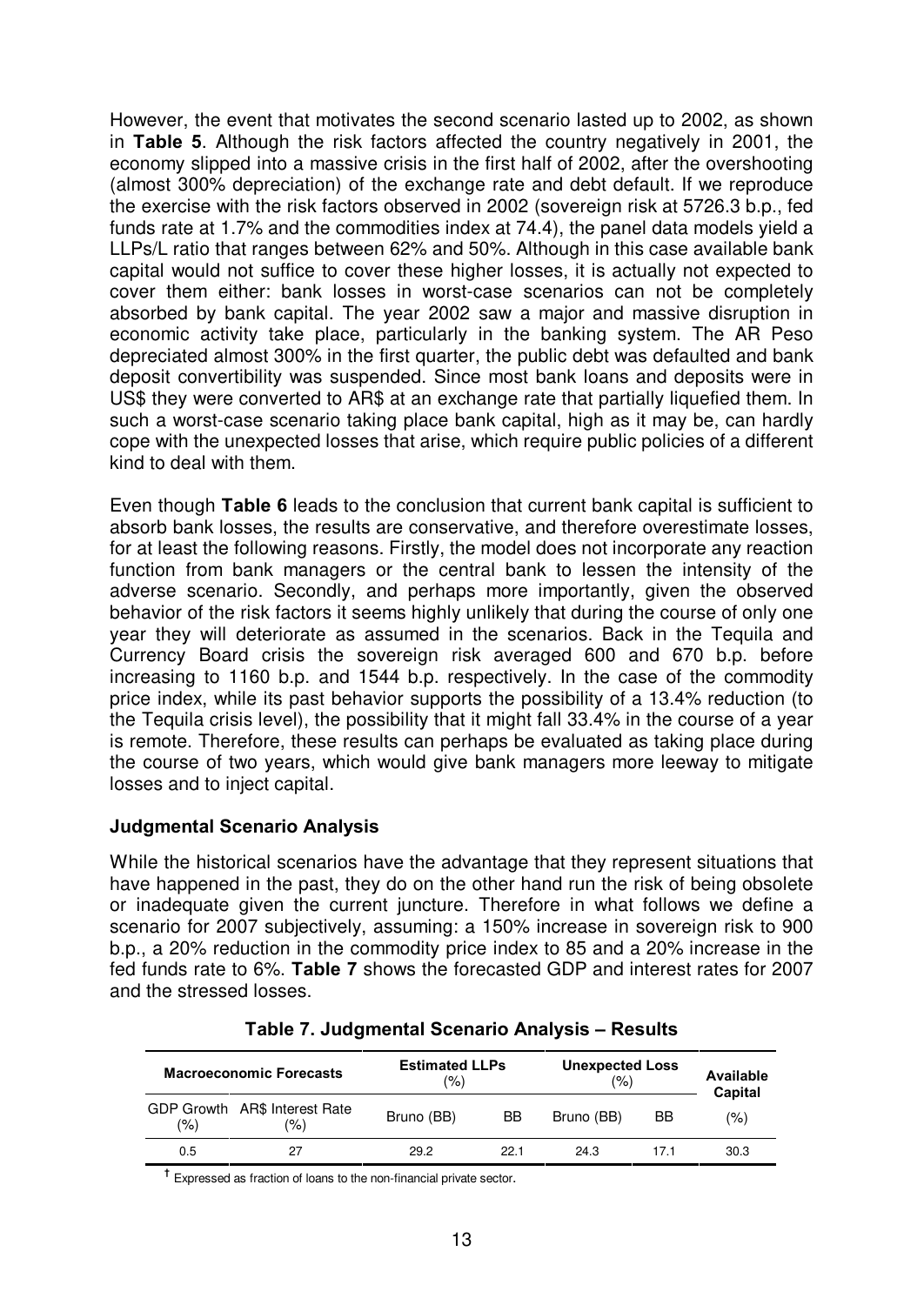The results, on this occasion stemming from a subjective scenario, indicate the resilience of the Argentine banking sector to extreme but plausible adverse shocks. The estimated unexpected losses that would have happened during 2007 had this scenario taken place range between 17.1% and 24.3% with the BB and Bruno (BB) estimators, and are below the capital available in the banking system to cover unexpected credit risk.

## **IV.b. Stochastic Scenario Analysis**

## **Bootstrapping Approach**

In this sub-section we implement a non-parametric approach to obtaining a distribution for the ratio of LLPs to loans to the private sector, by performing Monte Carlo simulation from the risk factors' bootstrapped joint distribution. First we estimate the joint distribution of the risk factors in the VAR by means of a multivariate or parallel bootstrapping. This is done by randomly resampling from the risk factors' empirical joint distribution: we take their historical monthly time series between 1993 and 2007 and draw 50,000 samples of 12 observations with replacement<sup>16</sup>. Each draw contains a realization for each risk factor, the three of them corresponding to the same month. By this means we attempt to preserve the multivariate properties of the risk factors, particularly their structure of correlations. Then each risk factor's 12 observations in each sample are averaged, where the three averages constitute a simulated annual realization from the risk factors' bootstrapped joint distribution. The bootstrapped marginal density of the sovereign risk is shown in **Graph 3**.





<sup>&</sup>lt;sup>16</sup> The risk factors' behavior during 2002 was not included in any of the stochastic stress tests, since the events in that year constitute a worst-case scenario. Data for the first semester of 2003 was not included either, due to lack of meaningful data for sovereign risk.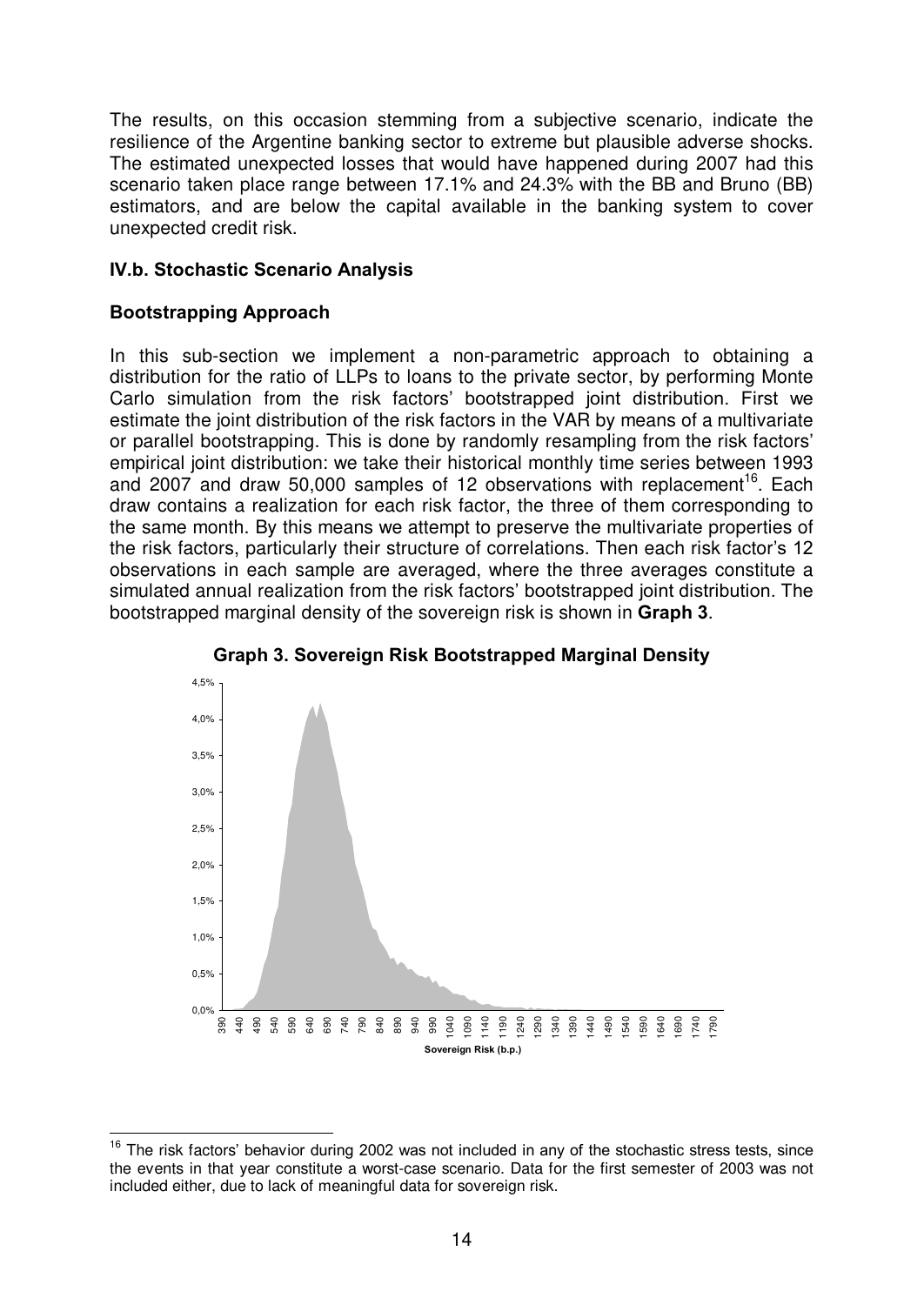With the three bootstrapped marginals and the macro model we compute one-step ahead forecasts of the macroeconomic variables. By doing this with each ìobservationî of the distribution we simulate 50,000 forecasts of both GDP growth and domestic interest rates. Finally, the simulated GDP growth distribution is used to compute the distribution of banks' ratio of LLPs by means of the dynamic panel data models. The results for the selected approaches are shown in **Table 8**, and the loss distribution obtained from the Bruno (BB) model is shown in **Graph 4**.

|            | <b>Minimum</b> | Median | Mean | 99,9% | Unexpected<br>Loss | Available<br>Capital |
|------------|----------------|--------|------|-------|--------------------|----------------------|
| Bruno (BB) | 16.4           | 24     | 24   | 29.4  | 24.5               | 30.3                 |
| ΒB         | 11.4           | 17.5   | 17.5 | 22.1  | 17.3               | 30.3                 |

| Table 8. Stochastic Scenario Analysis – Bootstrapped Loss Distribution $^\dagger$ |  |  |
|-----------------------------------------------------------------------------------|--|--|
|                                                                                   |  |  |

 $^{\dagger}$  All figures are expressed as percentage of loans to the non-financial private sector.





Having computed the Value-at-Risk corresponding to a 99.9% confidence level, we subtract the ratio of LLPs as of end 2006. The result is the potential downside credit risk that would result from an adverse scenario produced by the combination of the risk factors, with a 99.9% confidence level. The results in **Table 8** show that the estimated unexpected losses range from 17.3% with the BB estimator to 24.5% with the Bruno (BB) estimator, which are similar to those obtained in the deterministic stress tests. It also shows that these unexpected losses can be covered with available capital, no matter what "satellite" model is chosen to estimate LLPs.

The parallel bootstrapping has the advantage that does not impose any assumption on the shape of the multivariate distribution but, conversely, tries to reconstruct it from the historical distribution. However, it has at least two limitations that must be taken into consideration when analyzing the results (Jorion (2001)): for small sample sizes the bootstrapped distribution may be a poor approximation to the actual one and it relies heavily on the assumption that risk factors are not serially correlated. By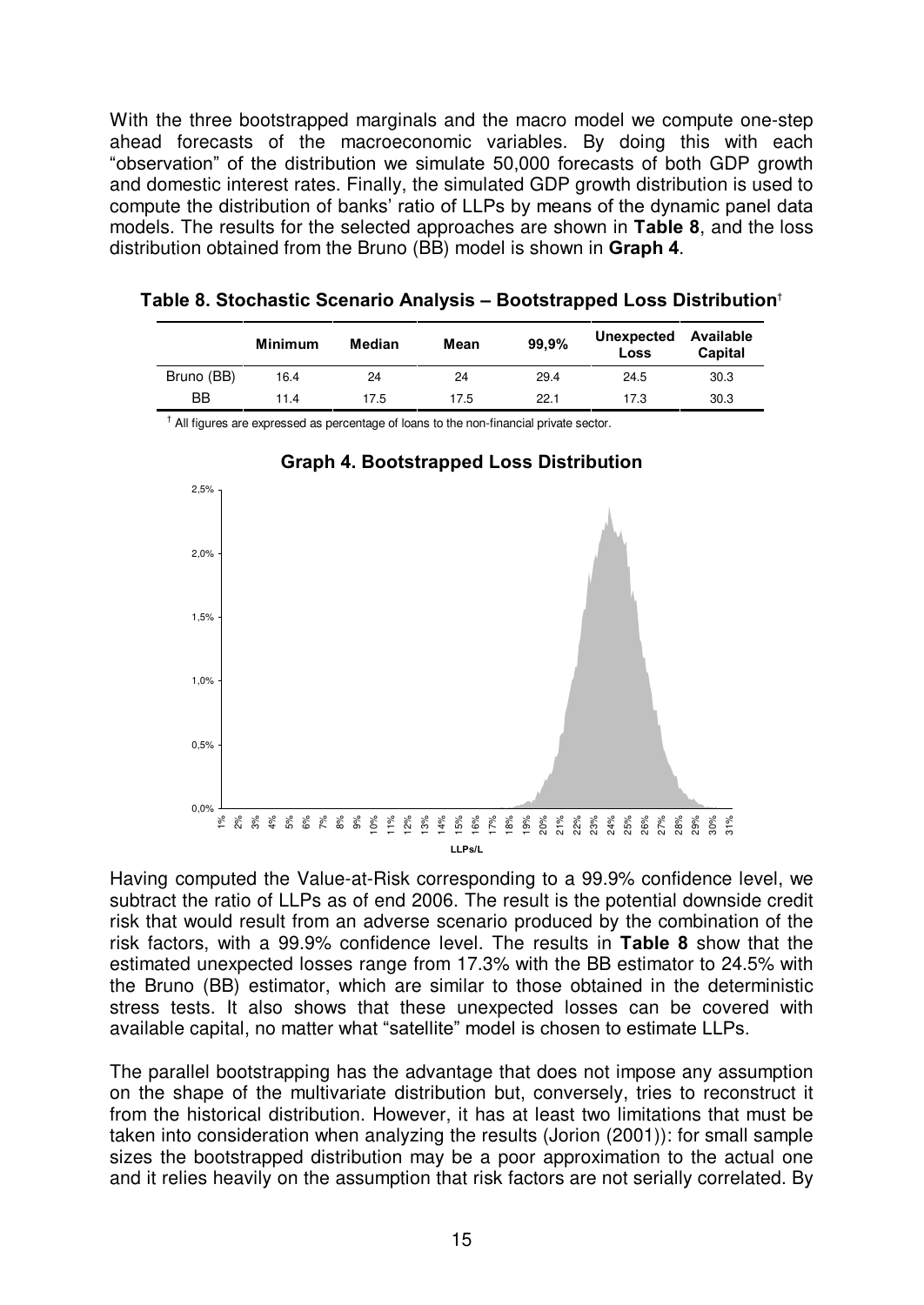simulating annual risk factors from monthly data we attempt to tackle the first limitation of this approach, since the underlying sample from which we bootstrap contains 159 observations. However, by sampling at random from monthly data we may indeed be disrupting any possibly existing relevant time pattern in data.

### **Multivariate Normal Approach**

As an alternative to the non-parametric analysis developed above, we estimate a credit loss distribution by performing Monte Carlo from a multivariate normal distribution. To that purpose we take 50,000 random draws from a standard multivariate normal distribution, which are then transformed into correlated shocks using a Cholesky decomposition of risk factors' covariance matrix. Having then simulated 50,000 correlated realizations of the risk factors, we forecast 50,000 realizations of GDP growth. These are used to obtain LLPs estimates with the Bruno (BB) and BB microeconomic models. The results are summarized in **Table 9** and the loss distribution obtained with the Bruno (BB) estimator is shown in **Graph 5**.

**Table 9. Stochastic Scenario Analysis - Multivariate Normal Loss Distribution<sup>t</sup>** 

|            | Minimum | Median | Mean | 99,9% | Unexpected Available<br><b>Losses</b> | <b>Capital</b> |
|------------|---------|--------|------|-------|---------------------------------------|----------------|
| Bruno (BB) | 8       | 23.7   | 24.2 | 45.4  | 40.6                                  | 30.3           |
| BB         | 5.2     | 17.3   | 17.8 | 37.1  | 32.3                                  | 30.3           |

 $^{\dagger}$  All figures are expressed as percentage of loans to the non-financial private sector.

According to this Monte Carlo experiment and with a 99.9% confidence level, banks unexpected losses would escalate to a range between 32.3% to 40.6% of the loans to the private sector. The 32.3% floor corresponds to the BB estimator, whose potential problems (particularly as a result of a negative estimated coefficient in the lagged interest rate) were discussed in section III.a. On the other hand, unexpected losses derived from the Bruno (BB) estimator would not be completely covered with bank capital. These estimated unexpected losses are not only very different to those obtained with the other deterministic and stochastic methodologies, but also are inconsistent with the observed ratio of LLPs, which in the estimation window never exceeded 29%.

The reliability of these results is affected by our assumption regarding the multivariate normal nature of risk factors, which implies Gaussian marginal for the risk factors and that for the sovereign risk is unrealistic. Also, the simulated risk factors' marginals display a range of variation inconsistent with the one observed in actual data, for example taking negative values.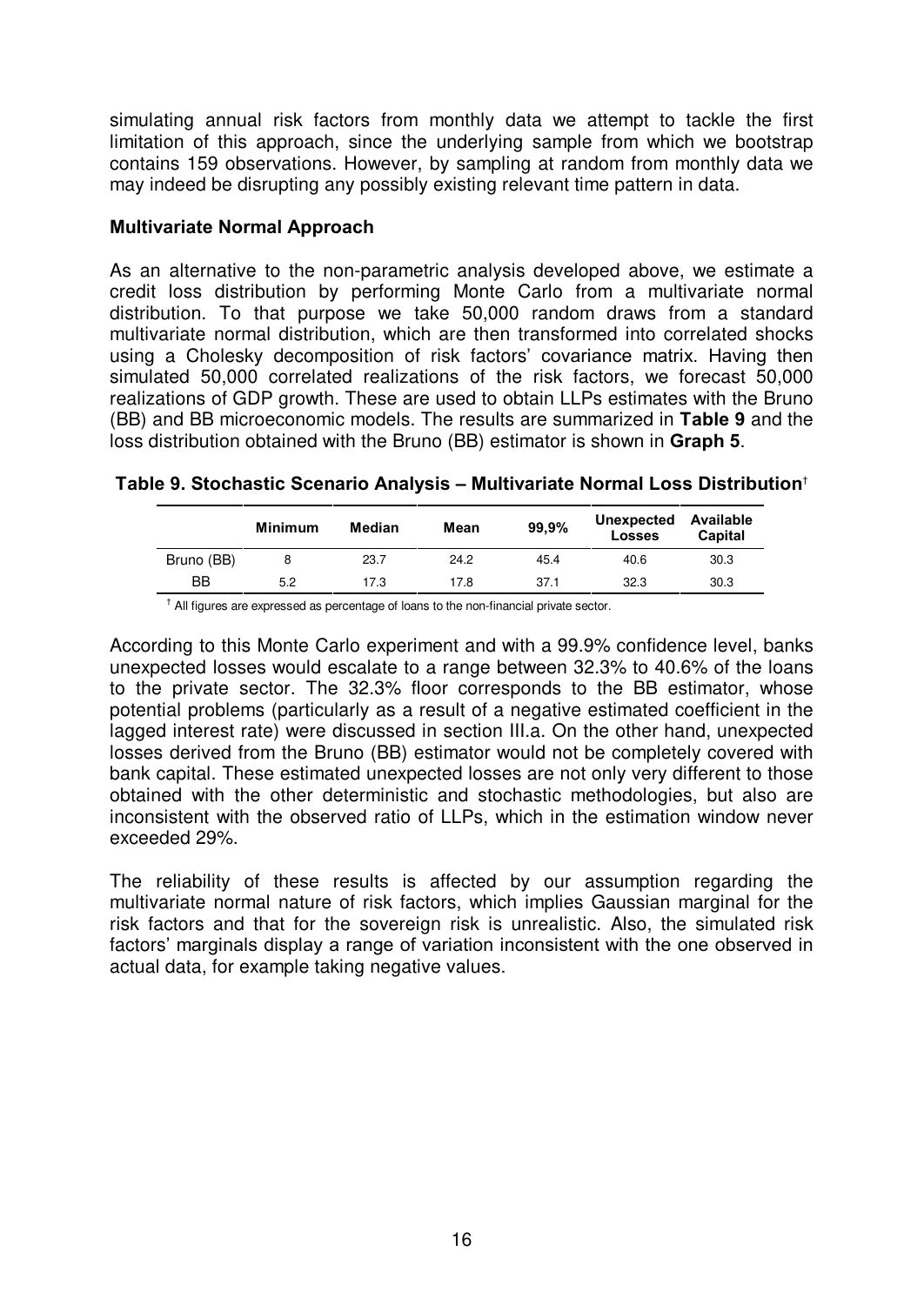

# **V. Conclusions**

Stress tests for credit risk have evolved in the last years as an important element in bank risk management. Throughout this paper we attempted to construct a full fledged methodology for performing macro stress testing for credit risk. To this end we developed the different elements of the methodology. With panel data techniques we estimated a dynamic model for bank losses for credit risk. Although we compared the estimated coefficients with different statistical approaches, in almost all cases they had the expected sign. The macroeconomic variables that are covariates in the "satellite" model were modeled with a Vector Autoregression that forecasts GDP growth and interest rates with the sovereign risk, the price of commodities and the federal funds rate.

To model credit risk losses in stress situations we followed different approaches: deterministic (historical and judgmental) and stochastic with Monte Carlo simulation (based on bootstrapping and in the multivariate normal distribution). The historical scenarios have the advantage that they reproduce events experienced by the Argentine economy, while the judgmental scenario is perhaps more informative of what would happen should the current juncture (as of end 2006) deteriorate. On the other hand, the judgmental scenario does not necessarily incorporate the covariances between risk factors and might therefore be excessively conservative. Stochastic scenarios have the advantage that they yield a loss distribution and allow calculation of loss rates with different confidence levels. However, the results rely heavily on the ability of the approach to replicate the multivariate nature of the risk factors.

In general, the results from all the scenario analyses indicate that bank capital is sufficient to cover unexpected losses for credit risk in stress events. With the exception of the scenario analysis based on the multivariate normal simulation, all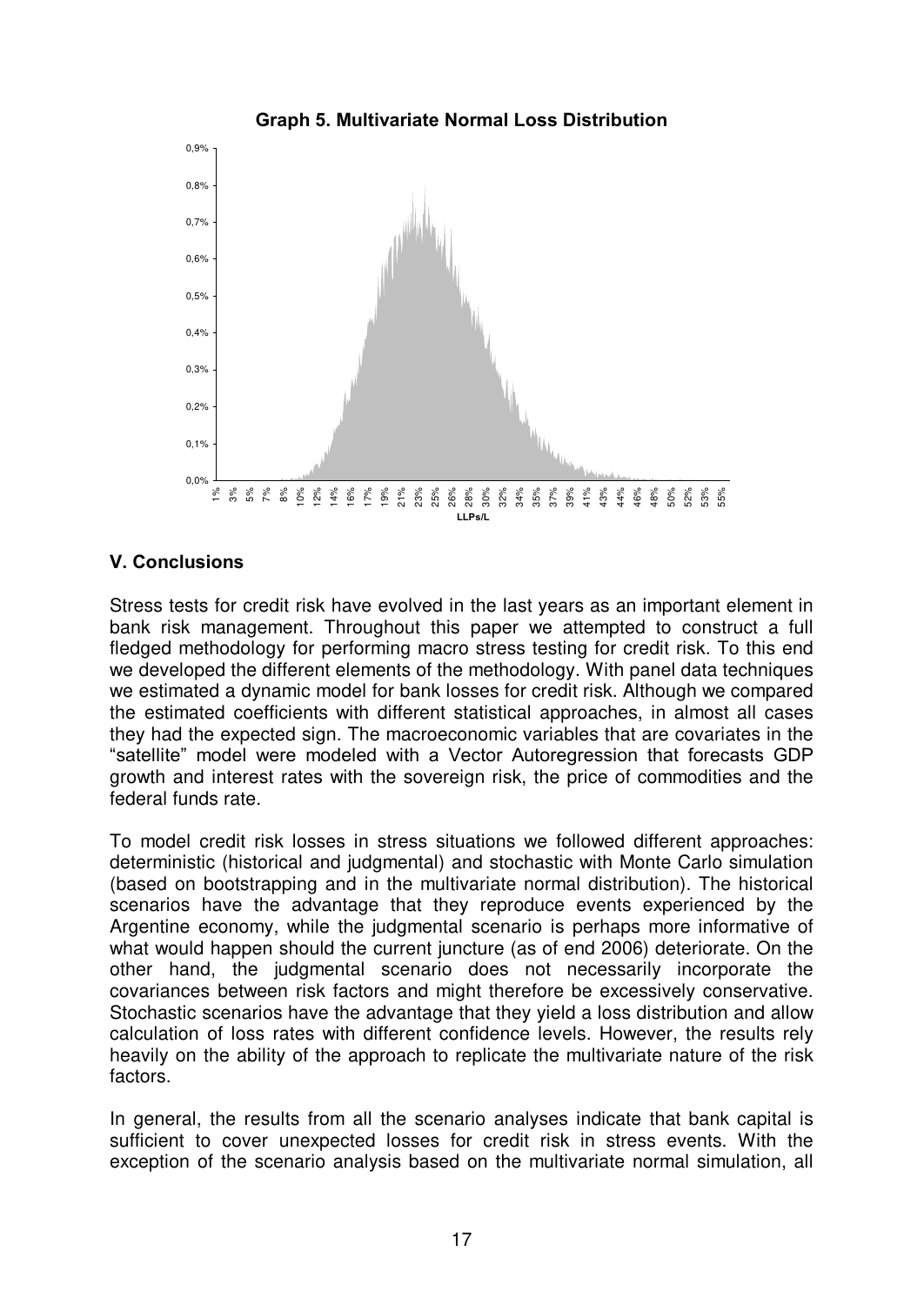the stress tests yield unexpected losses that range between 16% and 28% of loans to the private sector, below available bank capital.

The conclusions in this paper about bank solvency in stress scenarios did not address the degree of capital adequacy at a bank level, since unexpected losses have been compared to the capital ratio of the banking sector as a whole. Other pending topics that may be addressed in future research include modeling risk factors dependence structure using other techniques, such as with copula functions or with a multivariate extreme value theory approach.

Finally, it is of paramount importance that the results herein obtained regarding credit risk losses in stress scenarios are modeled jointly with other major risks to the financial system, such as interest rate risk or liquidity risk. This would enable assessment of the overall capacity of the banking sector to absorb unexpected losses of various risks arising in stress scenarios.

### **References**

Arellano, M. and S. Bond (1991). Some Tests of Specification for Panel Data: Monte Carlo Evidence and an Application to Employment Equations, Review of Economic Studies, 58, 277-297.

Anderson, T.W. and C. Hsiao (1982). Formulation and Estimation of Dynamic Models using Panel Data, Journal of Econometrics, 18, 47-82.

Basel Committee on Banking Supervision (2006). International Convergence of Capital Measurement and Capital Standards: A Revised Framework - Comprehensive Version, Bank for International Settlements.

Behr, A. (2003). A comparison of dynamic panel data estimators: Monte Carlo evidence and an application to the investment function. Discussion Paper 05/03, Deutsche Bundesbank.

Blundell, R. and S. Bond (1998). Initial Conditions and Moment Restrictions in Dynamic Panel Data Models, Journal of Econometrics, 87, 115-143.

Bruno, G.S.F. (2004). Approximating the Bias of the LSDV Estimator for Dynamic Unbalanced Panel Data Models, Universita Bocconi, Instituto di Economia Politica.

Committee on the Global Financial System (2001). A survey of stress tests and current practice at major financial institutions, Bank for International Settlements.

Committee on the Global Financial System (2005). Stress testing at major financial institutions: survey results and practice, Bank for International Settlements.

Gutierrez Girault, M. (2007). Non – Parametric Estimation of Conditional and Unconditional Loan Portfolio Loss Distributions with Public Credit Registry Data, Technical Document, Central Bank of Argentina.